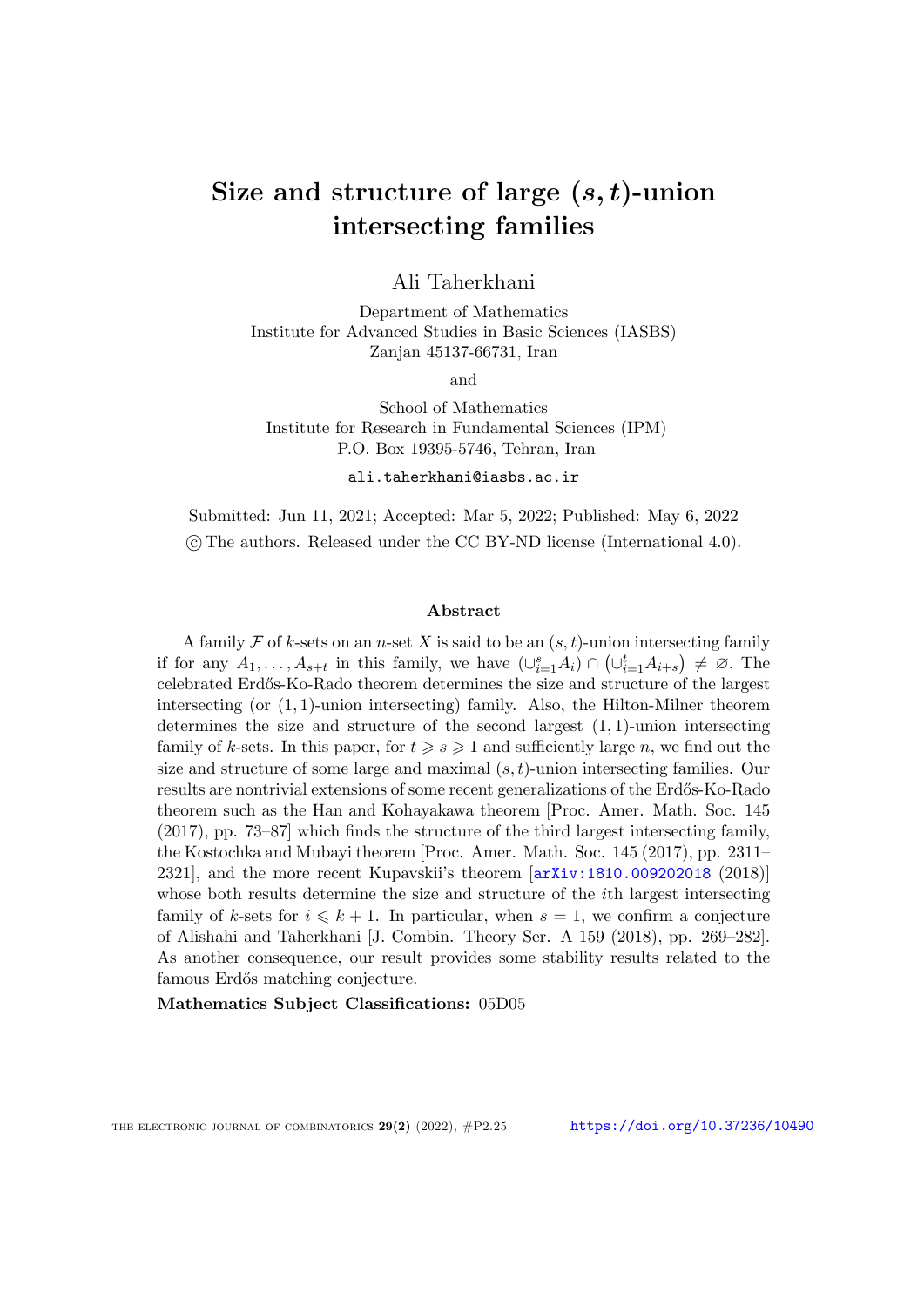## 1 Introduction and Main Results

#### 1.1 Erd˝os-Ko-Rado theorem and its generalization

Let *n* and *k* be two positive integers such that  $n \geq k$ . The symbol [*n*] stands for the set  $\{1, \ldots, n\}$  and the symbol  $[k, n]$  stands for the set  $[n] \setminus [k-1]$ . The family of all *k*-element subsets (or *k*-sets) of  $[n]$  is denoted by  $\binom{[n]}{k}$ . In this paper, we only consider families which consist of *k*-sets on [*n*]. A family  $\mathcal F$  is said to be *intersecting* if the intersection of every two members of  $\mathcal F$  is non-empty. If all members of  $\mathcal F$  contain a fixed element of  $[n]$ , then it is clear that *F* is an intersecting family which is called a *star* or a *trivial* family. For each  $i \in [n]$ , the family  $S_i \stackrel{\text{def}}{=} \{A \in \binom{[n]}{k} | i \in A\}$  is a maximal star. Also, the following two families are well-known examples of intersecting families. Let *B* be a *k*-set of [*n*] such that  $1 \notin B$ . Define

$$
\mathcal{HM} \stackrel{\text{def}}{=} \{A | 1 \in A, \ A \cap B \neq \varnothing\} \cup \{B\}
$$

and

$$
\mathcal{HM}' \stackrel{\text{def}}{=} \{A \mid |A \cap \{1,2,3\}| \geqslant 2\}.
$$

Note that for  $2 \leq k \leq 3$ , we have  $|HM| = |HM'|$  and if  $n > 2k$  and  $k \geq 4$ , then  $|$   $\mathcal{HM}|$   $>$   $|$   $\mathcal{HM}'|$ .

The well-known Erdős-Ko-Rado theorem [[9\]](#page-19-0) states that every intersecting family of  $\binom{[n]}{k}$  has cardinality at most  $\binom{n-1}{k-1}$  $\binom{n-1}{k-1}$  provided that  $n \geq 2k$ ; moreover, if  $n > 2k$ , then the only intersecting families of this cardinality are maximal stars.

As a generalization of the Erdős-Ko-Rado theorem, Hilton and Milner [[24](#page-20-0)] proved a useful and interesting stability result. They showed that for  $n > 2k$  the maximum possible size of a nontrivial intersecting family  $\mathcal{F}$  of  $\binom{[n]}{k}$  is  $\binom{n-1}{k-1}$ *k*−1  $\bigg) - \bigg( \frac{n-k-1}{k-1} \bigg)$  $+1.$  Furthermore, equality is possible only for a family  $\mathcal F$  which is isomorphic to  $\mathcal HM$  or  $\mathcal HM'$ , the latter can hold only for  $k \leq 3$ .

A family *F* is called a *Hilton-Milner family* if *F* is isomorphic to a subfamily of *HM* for some *k* or it is isomorphic to a subfamily of  $H\mathcal{M}'$  for  $k \in \{2, 3\}$ .

There also exist some other interesting extensions of Erdős-Ko-Rado and Hilton-Milner theorems in the literature (e.g. [[1](#page-19-1), [2](#page-19-2), [5,](#page-19-3) [6](#page-19-4), [12,](#page-20-1) [14](#page-20-2), [15,](#page-20-3) [17](#page-20-4), [19–](#page-20-5)[23](#page-20-6), [27,](#page-20-7) [29](#page-20-8), [31–](#page-21-0)[33](#page-21-1), [35\]](#page-21-2)).

Beyond the Hilton-Milner theorem, it was shown by Hilton and Milner [\[24\]](#page-20-0) that the maximum size of a nontrivial intersecting family which is not a Hilton-Milner family is at most  $\binom{n-1}{k-1}$ *k*−1  $\int_{1}^{1}$   $\binom{n-k-1}{k-1}$  $=$  $\binom{n-k-2}{k-2}$  $+ 2$ . In fact they proved the following interesting result (see [[23](#page-20-6), [24\]](#page-20-0)).

<span id="page-1-1"></span>**Theorem A.** [[24\]](#page-20-0) *Let n,k,* and *s be positive integers with*  $\min\{3, s\} \le k \le \frac{n}{2}$  *and let*  $\mathcal{F} = \{A_1, \ldots, A_m\}$  be an intersecting family of k-sets on [n]. If for any  $S \subset [m]$  with  $|S| > m - s$ *, we have* ∩*i*∈*S*</sub>*Ai* = ∅*, then* 

<span id="page-1-0"></span>
$$
m \leqslant \begin{cases} {n-1 \choose k-1} - {n-k \choose k-1} + n - k & \text{if } 2 < k \leqslant s+2, \\ {n-1 \choose k-1} - {n-k \choose k-1} + {n-k-s \choose k-s-1} + s & \text{if } k \leqslant 2 \text{ or } k \geqslant s+2. \end{cases} \tag{1}
$$

*Moreover, the bounds in Inequality* ([1\)](#page-1-0) *are the best possible.*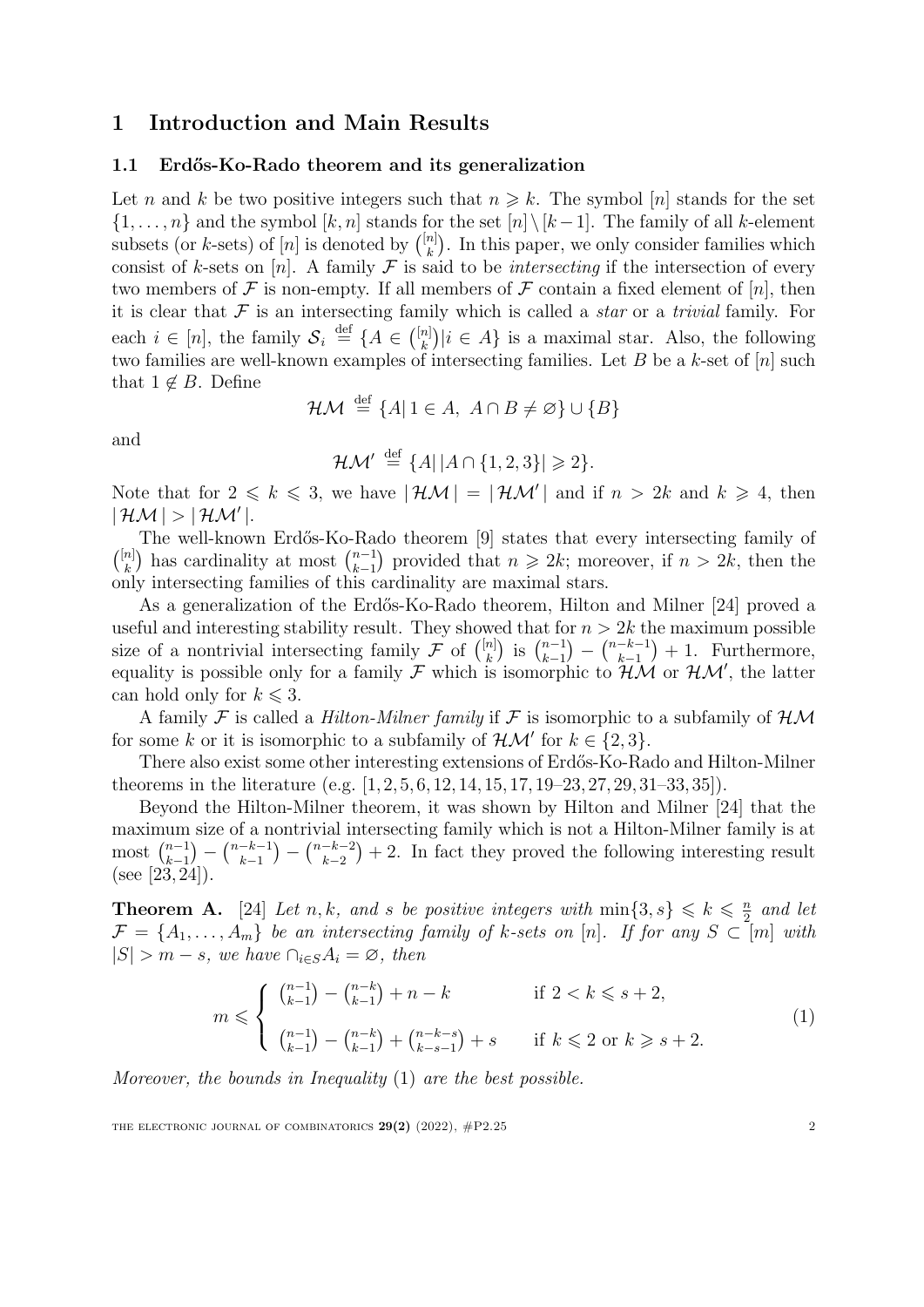Recently, Han and Kohayakawa [[23](#page-20-6)] gave a different and simpler proof of Theorem [A](#page-1-1). Moreover, they characterized all extremal families achieving the bounds in [\(1\)](#page-1-0). In this regard they introduced the following construction.

<span id="page-2-2"></span>**Definition 1.** Let *i* be a nonnegative integer. For any  $(i+1)$ -set  $J \subset [n]$  with  $1 \in J$  and any  $(k − 1)$ -set  $E ⊂ [n] \setminus J$ , define the family  $\mathcal{J}_i$  as follows,

$$
\mathcal{J}_i \stackrel{\text{def}}{=} \{A : E \subset A, \ A \cap J \neq \emptyset\} \cup \{A : J \subset A\} \cup \{A : 1 \in A, \ A \cap E \neq \emptyset\}.
$$

Note that  $\mathcal{J}_0 = \mathcal{S}_1$ ,  $\mathcal{J}_1 = \mathcal{HM}, |\mathcal{J}_i| = {n-1 \choose k-1}$  $\binom{n-k}{k-1}$  $+ \binom{n-k-i}{k-i-1}$  $\left| \int f(i, \text{and } | \mathcal{J}_i \setminus \mathcal{S}_1 | = i \right|$ .

<span id="page-2-0"></span>**Theorem B.** [\[23](#page-20-6)] Let *n,*  $k$  *be positive integers with*  $3 \leq k \leq \frac{n}{2}$  and let  $\mathcal{F}$  *be an intersecting family* of *k*-sets on [n]. Assume that  $F$  is neither a star nor a Hilton-Milner family. Then  $|\mathcal{F}| \leq |\mathcal{J}_2|$ . Moreover, for  $k \geq 5$ , equality holds if and only if F is isomorphic to  $\mathcal{J}_2$ .

**Definition 2.** For  $i \leq k$  let us define the family  $\mathcal{F}_i$  of  $\binom{[n]}{k}$  as follows,

$$
\mathcal{F}_i \stackrel{\text{def}}{=} [2, k+1] \cup [i+1, k+i] \cup \{A : 1 \in A, A \cap [2, k+1] \neq \emptyset, A \cap [i+1, k+i] \neq \emptyset\}.
$$

In [\[29](#page-20-8)], Kostochka and Mubayi proved that the size of an intersecting family which is neither a star nor is contained in  $\mathcal{J}_i$ , for  $i \in \{1, \ldots, k-1, n-k\}$ , is at most  $|\mathcal{F}_3|$  for  $k \geq 5$  and sufficiently large  $n = n(k)$ . Also, more recently Kupavskii [\[32\]](#page-21-3) extended this result and showed that the same result holds when  $5 \leq k < \frac{n}{2}$ .

<span id="page-2-1"></span>**Theorem C.** [[32](#page-21-3)] Let *n*, *k* be positive integers with  $5 \leq k \leq \frac{n}{2}$  and let F be an intersecting family of k-sets on [n] with  $|\mathcal{F}| > |\mathcal{F}_3|$ . Then  $\mathcal{F} \subseteq \mathcal{J}_i$  for  $i \in \{0, 1, \ldots k-1, n-k\}$ .

## 1.2 *G*-free subgraphs of Kneser graphs and (*s, t*)-union intersecting families

Let  $n \geq 2k$ . The *Kneser* graph  $KG_{n,k}$  is a graph whose vertex set is  $\binom{[n]}{k}$  where two vertices are adjacent if their corresponding sets are disjoint. From another point of view, the Erd˝os-Ko-Rado theorem [[9\]](#page-19-0) determines the maximum independent sets of Kneser graphs. Recalling the fact that an independent set in a graph *G* is a subset of vertices containing no subgraph isomorphic to  $K_2$ , the following question was asked in [[1\]](#page-19-1).

"Given a graph *G*, how large a family  $\mathcal{F} \subseteq \binom{[n]}{k}$  must be chosen to guarantee that  $KG_{n,k}[{\cal F}]$  has some subgraph isomorphic to *G*? What is the structure of the largest subset  $\mathcal{F} \subseteq \binom{[n]}{k}$  for which  $\text{KG}_{n,k}[\mathcal{F}]$  has no subgraph isomorphic to *G*?"

This problem has already been investigated for some special cases. In particular, if  $G = K_2$ , the answer is the Erdős-Ko-Rado theorem and if  $G = K_{1,t}$  or  $G = K_{s,t}$ , the question has been studied in [\[1](#page-19-1), [20\]](#page-20-9) and [[1,](#page-19-1) [28](#page-20-10)], respectively. If  $G = K_{r+1}$ , the question is equivalent to the famous Erdős matching conjecture [\[7\]](#page-19-5).

In [\[1](#page-19-1)], Alishahi and the author determined the size and structure of a family  $\mathcal F$  of  $k$ -sets on [n] with maximum size such that the induced subgraph  $KG_{n,k}[\mathcal{F}]$  is G-free provided that *n* is sufficiently large. They showed that

$$
|\mathcal{F}| \leqslant {n \choose k} - {n - \chi(G) + 1 \choose k} + \eta(G) - 1.
$$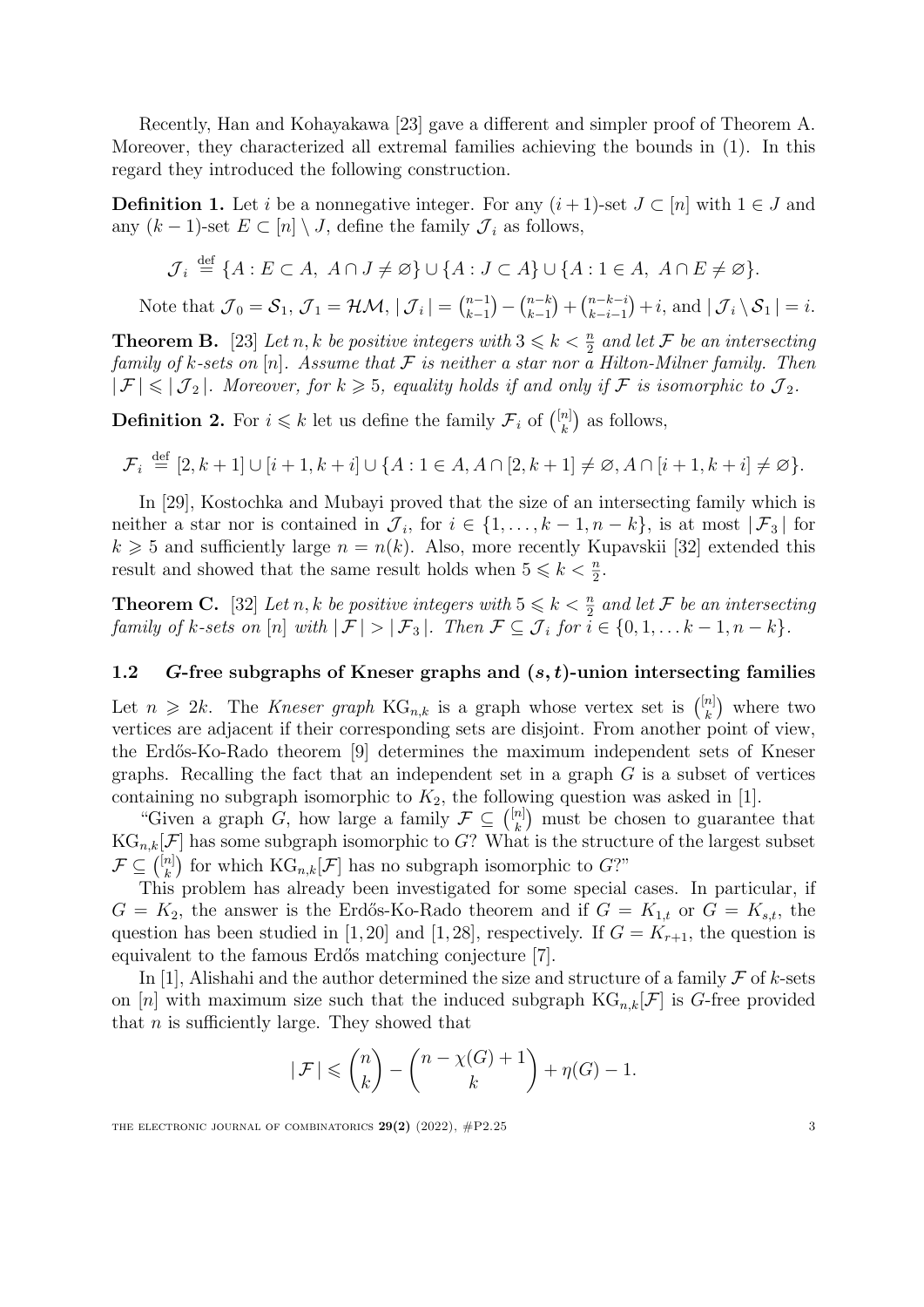where  $\chi(G)$  is the chromatic number and  $\eta(G)$  is the minimum possible size of a color class of *G* over all possible proper  $\chi(G)$ -colorings of *G*.

Let *s* and *t* be two positive integers such that  $t \geq s$ . A family F of *k*-sets on [*n*] is said to be an  $(s, t)$ -union intersecting family if for any subfamily  $\{A_1, A_2, \ldots, A_{s+t}\}\$  of  $\mathcal{F}$ ,

$$
\left(\bigcup_{i=1}^s A_i\right) \cap \left(\bigcup_{i=1}^t A_{s+i}\right) \neq \varnothing.
$$

It is straightforward to see that a family  $\mathcal F$  is an  $(s,t)$ -union intersecting family if and only if  $KG_{n,k}[\mathcal{F}]$  is  $K_{s,t}$ -free. As a generalization of the Erdős-Ko-Rado theorem Katona and Nagy [\[28\]](#page-20-10) showed that for sufficiently large *n*, any (*s,t*)-union intersecting family has cardinality at most  $\binom{n-1}{k-1}$  $+ s - 1$ . Alishahi and the author improved this result, and moreover, characterized the extremal cases in [\[1](#page-19-1)]. Also, in [[1\]](#page-19-1) an asymptotic Hilton-Milner-type stability theorem was proved for an (*s,t*)-union intersecting family of *k*-sets on [*n*]. More recently, an explicit extension of this result is proved by Gerbner, Methuku, Nagy, Patkós, and Vizer [\[21\]](#page-20-11). They show that for  $2 \le s \le t$ , the size of an  $(s, t)$ -union intersecting family of *k*-sets on [*n*], which is not isomorphic to a subfamily of

$$
S_1 \cup \{F_j \mid 1 \leqslant j \leqslant s-1, \ 1 \notin F_j\}
$$

for some  $F_1, \ldots, F_{s-1}$ , is at most  $\binom{n-1}{k-1}$ *k*−1  $(-\sum_{k=1}^{n-sk-1}$  $+ s + t - 1$  and characterize the largest one. In fact, they prove that a Hilton-Milner-type theorem for an (*s,t*)-union intersecting family is true when  $t \geqslant s \geqslant 2$  and *n* is sufficiently large.

Note that the first largest  $(s, t)$ -union intersecting family is the union of the star  $S_1$ and  $s - 1$  other *k*-sets. For  $i \geq 2$ , we say *F* is the *i*th largest  $(s, t)$ -union intersecting family, if *F* is a maximal  $(s, t)$ -union intersecting subfamily of  $\binom{[n]}{k}$  and is not contained in the *j*th largest  $(s, t)$ -union intersecting family for every  $j \leq i - 1$ . The Hilton-Milner theorem determines the size and structure of the second (1*,* 1)-union intersecting family. Also, Han and Kohayakawa in [\[23\]](#page-20-6) characterize the size and structure of the third (1*,* 1) union intersecting family. For sufficiently large *n*, Kostochka and Mubayi in [[29](#page-20-8)] and Kupavskii in [\[32\]](#page-21-3) find the size and structure of the *i*th (1*,* 1)-union intersecting family when  $i \leq k + 1$ . In this regard, for sufficiently large *n*, Gerbner et al. in [[21](#page-20-11)] determine the size and structure of the second largest  $(s, t)$ -union intersecting family when  $t \geq s \geq 2$ . Motivated by the mentioned results, one may naturally ask the following question.

<span id="page-3-0"></span>Question 3. What are the size and structure of the *i*th largest (*s,t*)-union intersecting family?

For a family *F* and an integer  $r \geq 2$ , let  $\ell_r(\mathcal{F})$  denote the minimum number *m* such that by removing  $m$  sets from  $\mathcal F$ , the resulting family has no  $r$  pairwise disjoint sets. For simplicity of notation, let  $\ell(\mathcal{F}) \stackrel{\text{def}}{=} \ell_2(\mathcal{F})$ . Also, Question [3](#page-3-0) has a close relationship with the next question.

Question 4. What are the size and structure of the largest (*s,t*)-union intersecting family with  $\ell(\mathcal{F}) \geqslant s + \beta$ ?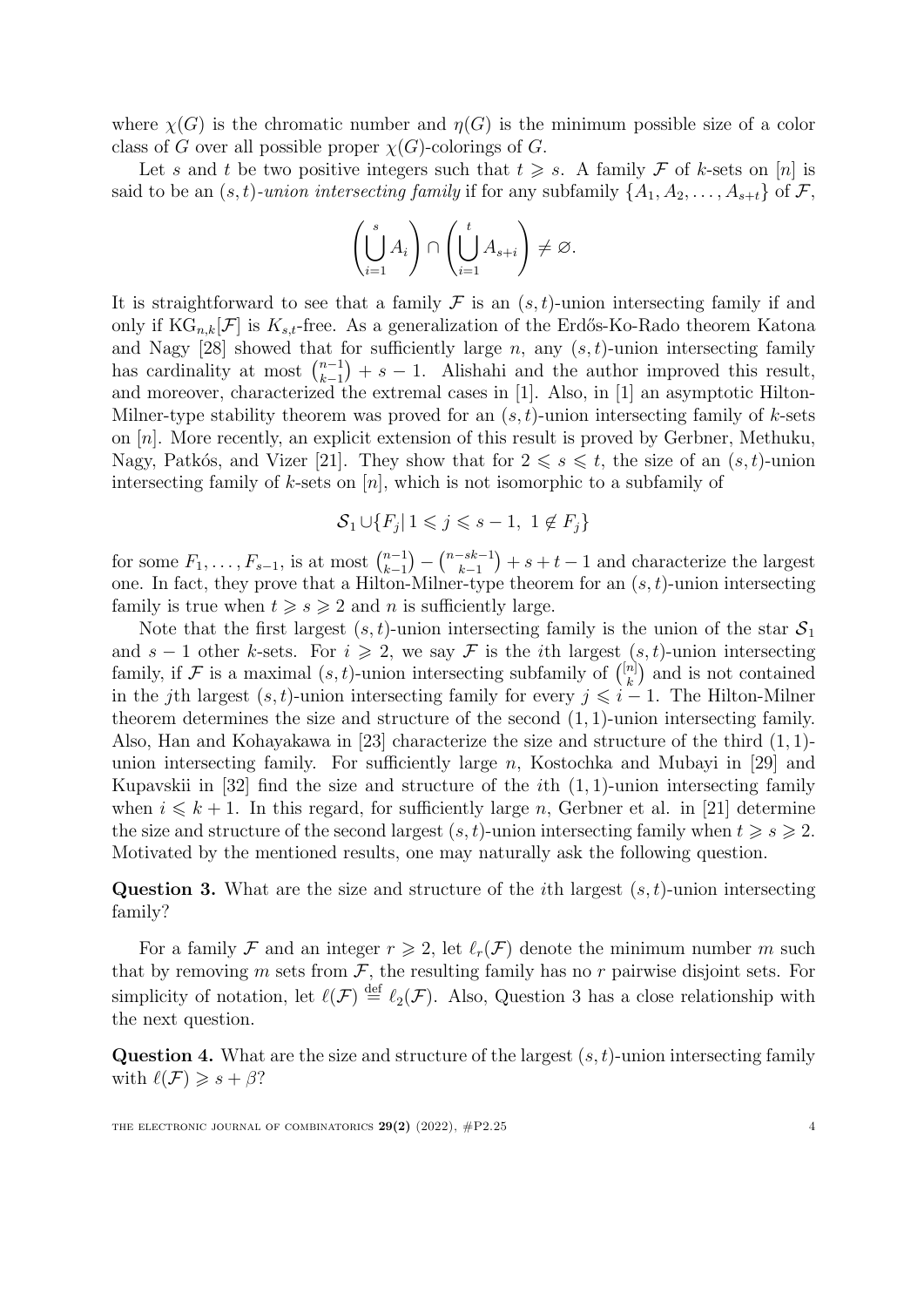It is worth mentioning that each family  $\mathcal F$  with  $\ell(\mathcal F) \leqslant s-1$  is  $(s,t)$ -union intersecting and the largest (*s,t*)-union intersecting family

$$
\mathcal{F} \stackrel{\text{def}}{=} \mathcal{S}_1 \cup \{ A_i | 1 \leqslant i \leqslant s - 1, 1 \notin A_i \}
$$

has  $\ell(\mathcal{F}) = s - 1$ . Gerbner et al. in [\[21\]](#page-20-11), as their main result, determine the size and structure of the largest  $(s, t)$ -union intersecting family with  $\ell(\mathcal{F}) \geq s$ , when  $t \geq s \geq 2$ and *n* is sufficiently large. By using the Hilton-Milner theorem and their result, one can verify that the second largest  $(s, t)$ -union intersecting family must have  $\ell(\mathcal{F}) \geq s$ . In fact, the next theorem determines the second largest (*s,t*)-union intersecting family.

<span id="page-4-0"></span>**Theorem D.** [\[21\]](#page-20-11) *For any*  $2 \le s \le t$  *and k there exists*  $N = N(s,t,k)$  *such that if*  $n \geq N$  *and*  $\mathcal{F}$  *is a family with*  $\ell(\mathcal{F}) \geq s$  *and*  $\text{KG}_{n,k}[\mathcal{F}]$  *is*  $K_{s,t}$ -free, then we have

$$
|\mathcal{F}| \leqslant {n-1 \choose k-1} - {n-sk-1 \choose k-1} + s+t-1.
$$

*Moreover, equality holds if* and *only if*  $F$  *is isomorphic to some*  $F_{s,t}$  *which is defined as follows,*

$$
\mathcal{F}_{s,t} \stackrel{\text{def}}{=} \{A : 1 \in A, A \cap [2, sk+1] \neq \emptyset\} \cup \{A_1, \ldots, A_s\} \cup \{F_1, \ldots, F_{t-1}\}
$$

where  $A_i \stackrel{\text{def}}{=} [(i-1)k+2, ik+1]$  for each  $1 \leq i \leq s$ , and for each  $j \leq t-1$ , we have  $1 \in F_j$  and  $F_j \cap [2, sk+1] = \emptyset$ .

Motivated by the mentioned results and questions, in this paper, we try to determine the structure and size of an  $(s, t)$ -union intersecting family with maximum size when  $\ell(\mathcal{F}) \geq s + \beta$  and *n* is sufficiently large. To state our main results, we need the following definitions.

<span id="page-4-1"></span>**Definition 5.** Let *n*, *k*, *s*, and  $\beta$  be fixed nonnegative integers. Let  $A_1, \ldots, A_{s+\beta}$  be  $s+\beta$ pairwise distinct *k*-sets on [*n*] such that  $1 \notin \bigcup_{i=1}^{s+\beta} A_i$ . Define  $S_1(A_1, \ldots, A_{s+\beta} : s)$  as follows

 $\mathcal{S}_1(A_1,\ldots,A_{s+\beta}:s) \stackrel{\text{def}}{=} \{A \in \mathcal{S}_1 \mid A \text{ is disjoint from at most } s-1 \text{ of } A_i\text{'s}\}.$ 

Also, define

$$
T(A_1, \ldots, A_{s+\beta} : s) \stackrel{\text{def}}{=} \{x \mid \text{there exist distinct } i_1, i_2, \ldots, i_{\beta+1} \text{ such that } x \in \bigcap_{j=1}^{\beta+1} A_{i_j} \}.
$$

Note that when  $\beta = 0$ , we have  $T(A_1, \ldots, A_s : s) = \bigcup_{i=1}^s A_i$  and  $S_1(A_1, \ldots, A_s : s)$  is equal to  $S_1 \setminus \{A : A \cap (\cup_{i=1}^s A_i) = \emptyset\}$ . Also, when  $s = 1$  the family  $S_1(A_1, \ldots, A_{1+\beta} : 1)$  is equal to  $S_1 \setminus \{A | A \cap A_i = \emptyset \text{ for some } 1 \leq i \leq \beta + 1\}$  and  $T(A_1, \ldots, A_{1+\beta} : 1) = \bigcap_{i=1}^{1+\beta} A_i$ .

**Definition 6.** Let  $k, s$ , and  $\beta$  be fixed nonnegative integers. If  $\lfloor \frac{(s+\beta)k}{\beta+1} \rfloor > k$ , define  $\hat{\beta} \stackrel{\text{def}}{=} \hat{\beta}(k, s, \beta)$  as the largest positive integer such that  $\lfloor \frac{(s+\beta)k}{\beta+1} \rfloor = \lfloor \frac{(s+\hat{\beta})k}{\hat{\beta}+1} \rfloor$ ; else if  $\lfloor \frac{(s+\beta)k}{\beta+1} \rfloor = k$ , define  $\hat{\beta} \stackrel{\text{def}}{=} \beta$ .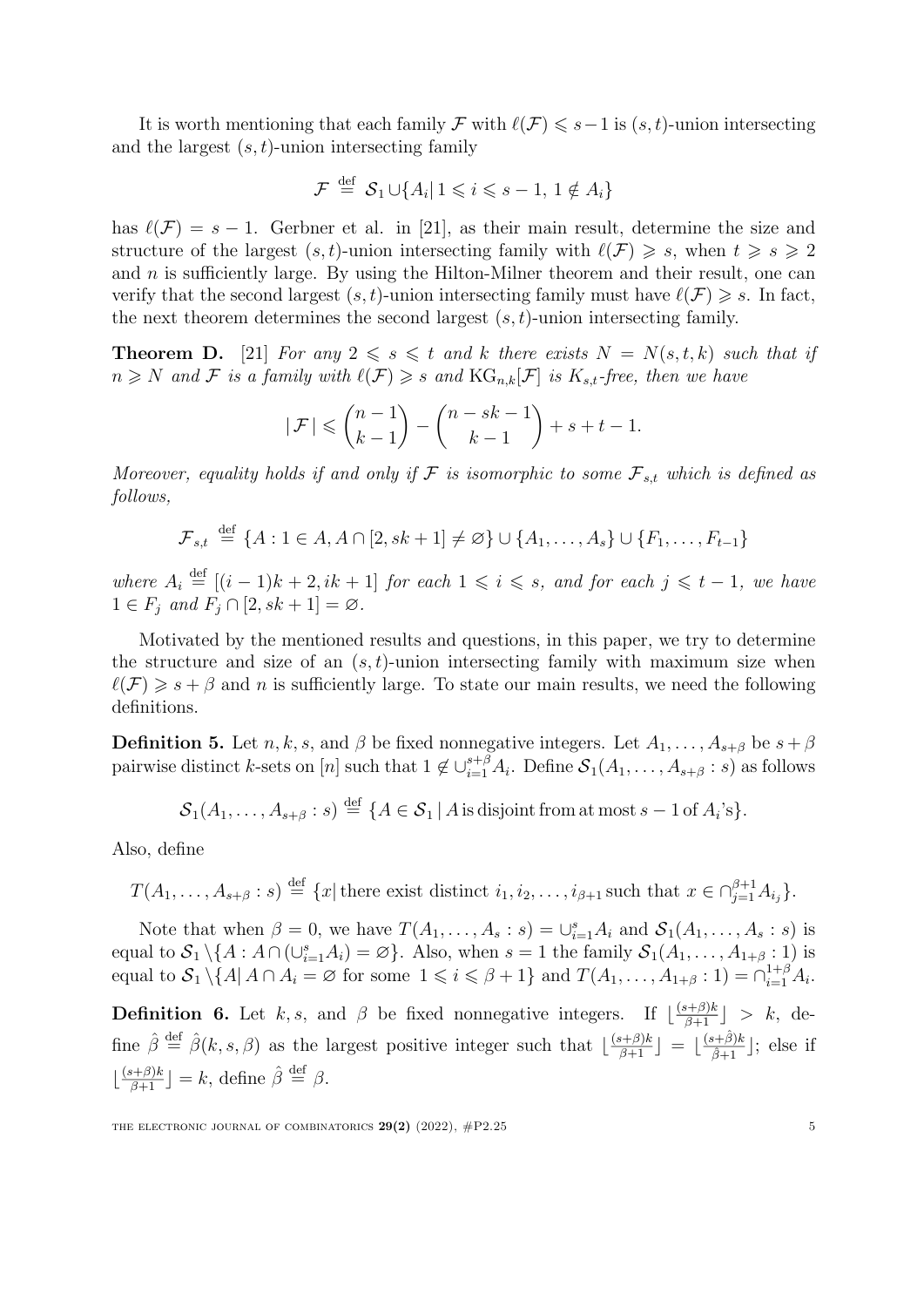Now, we are in a position to state our first result.

<span id="page-5-0"></span>**Theorem 7.** For any nonnegative integers  $k \geq 3, t \geq s \geq 1$ , and  $\beta$ , there exists  $n(s,t,k,\beta)$  such that for all  $n \geq n(s,t,k,\beta)$  we have the following: if F is an  $(s,t)$ *union intersecting family on* [*n*] *such that*  $\ell(\mathcal{F}) \geq s + \beta$ , *then* 

$$
|\mathcal{F}| \leqslant \binom{n-1}{k-1} - \binom{n - \lfloor \frac{(s+\beta)k}{\beta+1} \rfloor - 1}{k-1} + s + t + \hat{\beta} - 1.
$$

Equality holds if and only if there exist pairwise distinct k-sets  $A_1, \ldots, A_{s+\hat{\beta}}$  and  $F_1, \ldots, F_{t-1}$  *such that* 

<span id="page-5-1"></span>\n- 1. 
$$
1 \notin \bigcup_{i=1}^{s+\hat{\beta}} A_i
$$
,
\n- 2.  $|T(A_1, \ldots, A_{s+\hat{\beta}} : s)| = \lfloor \frac{(s+\beta)k}{\beta+1} \rfloor$ ,
\n- 3. for each  $i \leq t-1$ ,  $F_i \in \mathcal{S}_1 \setminus \mathcal{S}_1(A_1, \ldots, A_{s+\hat{\beta}} : s)$ , and
\n- 4. the family  $\{A_1, \ldots, A_{s+\hat{\beta}}, F_1, \ldots, F_{t-1}\}$  is an  $(s, t)$ -union intersecting family
\n

and F is isomorphic to  $S_1(A_1,\ldots,A_{s+\hat{\beta}}:s)\cup\{A_1,\ldots,A_{s+\hat{\beta}}\}\cup\{F_1,\ldots,F_{t-1}\}.$ 

It is worth mentioning that Theorem [D](#page-4-0) follows from Theorem [7](#page-5-0) by choosing  $\beta = 0$  and  $s \geq 2$ . By applying the previous theorem and using some properties of  $T(A_1, \ldots, A_{s+\beta}: s)$ , we can find out the *j*th largest (*s,t*)-union intersecting family for some *j*'s. We provide a more detailed analysis in our remarks proceeding the proof of Theorem [7.](#page-5-0)

In [\[1](#page-19-1)], it was shown that if  $\mathcal F$  is a  $(1,t)$ -union intersecting family of  $\binom{[n]}{k}$  with at least  $\binom{n-1}{1}$ *k*−1  $\bigg) - \bigg( \begin{matrix} n-k-1 \\ k-1 \end{matrix}$  $+ (t-1) \binom{2k-1}{k-1}$ *k*−1  $+ t$  members, then it is contained in some star  $S_i$  for sufficiently large *n*. Moreover, as an extension of the Hilton-Milner theorem, it is posed as a conjecture in [\[1](#page-19-1)] that for sufficiently large *n* one can replace the term  $(t-1)\binom{2k-1}{k-1}$ *k*−1 ) by 1. This conjecture is one of our motivations for this study. The conjecture follows from Theorem [7](#page-5-0) by choosing  $s = 1$  and  $\beta = 0$ .

Concerning our next result when  $s = 1, t \geq 1$ , and  $\beta \leq k-3$ , motivated by Theorems [B](#page-2-0) and [C](#page-2-1) and the mentioned conjecture, we determine the maximum size and structure of a  $(1,t)$ -union intersecting family *F* with  $\ell(\mathcal{F}) \geq 1 + \beta$ . Note that when  $s = 1$  and  $\beta \geq 1$ , Theorem [7](#page-5-0) does not give a sharp bound for maximum size of (1*,t*)-union intersecting families. This result leads us to determine the *i*th largest (1*,t*)-union intersecting families where  $i \leq k - 2$ .

Before stating the next result we need to introduce the following construction.

<span id="page-5-2"></span>Definition 8. Let *i* ≤ *k*−1 be a nonnegative integer. For any  $(i+1)$ -set  $J = \{1, x_1, \ldots, x_i\}$ of [*n*] and any  $(k-1)$ -set  $E \subset [n] \setminus J$ . Let  $A_1, \ldots, A_i$  be *i* pairwise distinct *k*-subsets on  $[n] \setminus \{1\}$  such that  $\bigcap_{j=1}^{i} A_j = E$  and  $A_j \setminus E = \{x_j\}$  for each  $j \leq i$  define  $\mathcal{J}_i^{1,t}$  as follows

$$
\mathcal{J}_i^{1,t} \stackrel{\text{def}}{=} \mathcal{S}_1(A_1,\ldots,A_i:1) \cup \{A_1,\ldots,A_i\} \cup \mathcal{B}_1 \cup \cdots \cup \mathcal{B}_i,
$$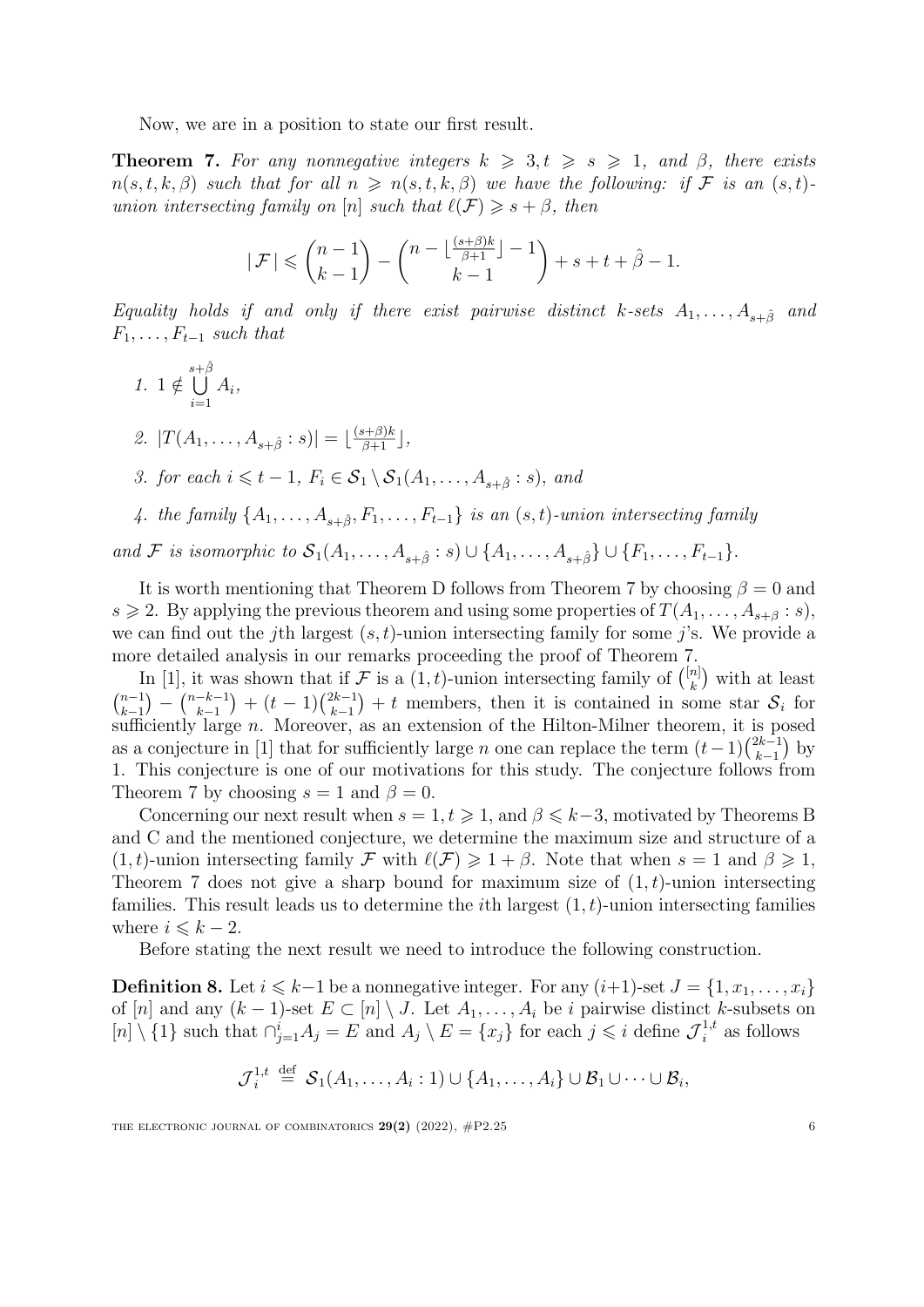where  $\mathcal{B}_j$ , for  $j \leqslant i$ , defined as follows

$$
\mathcal{B}_j \stackrel{\text{def}}{=} \{B_p : p \in [t-1], |B_p| = k, B_p \cap E = \emptyset, J \setminus B_p = \{x_j\}\}.
$$

Notice that  $\mathcal{J}_i^{1,1}$  isomorphic to  $\mathcal{J}_i$  and  $\mathcal{J}_i = \mathcal{S}_1(A_1,\ldots,A_i:1) \cup \{A_1,\ldots,A_i\}$ . Since  $\mathcal{B}_j$ 's in the definition of  $\mathcal{J}_i^{1,t}$  are pairwise disjoint. Therefore,  $|\mathcal{J}_i^{1,t}| = |\mathcal{J}_i| + i(t-1)$ .

For  $s = 1$  we can state a strong improvement of Theorem [7](#page-5-0) as follows.

<span id="page-6-1"></span>**Theorem 9.** For any nonnegative integers  $k \geqslant 5, t \geqslant 1$ , and  $\gamma = 1 + \beta \leqslant k - 2$ , there exists  $n(k, t, \gamma)$  such that for all  $n \geq n(k, t, \gamma)$  we have the following: if F is a  $(1, t)$ -union *intersecting family on* [*n*] *such that*  $\ell(\mathcal{F}) \geq \gamma$ , *then* 

$$
|\mathcal{F}| \leqslant {n-1 \choose k-1} - {n-k \choose k-1} + {n-k-\gamma \choose k-\gamma-1} + \gamma t.
$$

*Equality holds if and only if*  $\mathcal{F}$  *is isomorphic to*  $\mathcal{J}_{\gamma}^{1,t}$ .

### 1.3 Stability results for the Erdős matching conjecture and its generalization

The Erdős matching conjecture is one of the famous open problems in extremal set theory. It states that for  $n \geq (r+1)k$ , the size of the largest subset  $\mathcal{F} \subseteq \binom{[n]}{k}$  for which  $\text{KG}_{n,k}[\mathcal{F}]$  has no copy of  $K_{r+1}$  is  $\max\{({r+1)k-1 \choose k}, {n \choose k} - {n-r \choose k}\}\$ . In recent years, this conjecture has received considerable attention (e.g.  $[4, 7, 8, 16, 19, 25, 34]$  $[4, 7, 8, 16, 19, 25, 34]$  $[4, 7, 8, 16, 19, 25, 34]$  $[4, 7, 8, 16, 19, 25, 34]$  $[4, 7, 8, 16, 19, 25, 34]$  $[4, 7, 8, 16, 19, 25, 34]$  $[4, 7, 8, 16, 19, 25, 34]$  $[4, 7, 8, 16, 19, 25, 34]$  $[4, 7, 8, 16, 19, 25, 34]$  $[4, 7, 8, 16, 19, 25, 34]$  $[4, 7, 8, 16, 19, 25, 34]$  $[4, 7, 8, 16, 19, 25, 34]$  $[4, 7, 8, 16, 19, 25, 34]$  $[4, 7, 8, 16, 19, 25, 34]$ ). Improving the earlier results, Frankl [[15](#page-20-3)] confirmed the conjecture for  $n \geq (2r + 1)k - r$ ; moreover, he determined the structure of the extremal cases in this range. Frankl and Kupavskii [[18](#page-20-14)] proved a Hilton-Milner-type stability theorem for the Erd˝os matching conjecture for  $n \geq (2 + o_r(1))(r + 1)k$  as a significant improvement of a classical result due to Bol-lobás, Daykin and Erdős [\[4\]](#page-19-6).

Hereafter, we will focus on complete multipartite graphs  $K_{s_1,s_2,\dots,s_{r+1}}$  as a forbidden subgraph. We show that the previous results for  $(s, t)$ -union intersecting family can be extended to  $K_{s_1,s_2,\dots,s_{r+1}}$ -free subgraph of Kneser graphs instead of  $K_{s,t}$ -free subgraphs of Kneser graphs as nontrivial extensions of the Erdős matching conjecture. In this regard, Gerbner et al. [\[21](#page-20-11)] show that a generalization of Theorem [D](#page-4-0) holds when  $KG_{n,k}[\mathcal{F}]$  is  $K_{s_1,s_2,\dots,s_{r+1}}$ -free when  $s_1 \geqslant \dots \geqslant s_{r+1} \geqslant 2$ . They determine the size and structure of the second largest family  $\mathcal F$  on  $[n]$  such that  $\text{KG}_{n,k}[\mathcal F]$  is  $K_{s_1,s_2,...,s_{r+1}}$ -free, where  $s_{r+1} \geqslant 2$  for sufficiently large *n*. Before stating their result, we need an extension of the construction of Definition [5.](#page-4-1)

<span id="page-6-0"></span>**Definition 10.** Let *n, k, s,* and  $\beta$  be positive integers. Let  $A_1, \ldots, A_{s+\beta}$  be  $s+\beta$  pairwise distinct k-sets on [n] such that  $[r] \bigcap (\cup_{i=1}^{s+\beta} A_i) = \emptyset$ . Define  $S_r^{[r-1]}(A_1, \ldots, A_{s+\beta} : s)$  as follows

 ${A \in \mathcal{S}_r | A \cap [r-1] = \emptyset \text{ and } A \text{ is disjoint from at most } s-1 \text{ of } A_i's }}.$ 

Note that the family  $S_r(A_1, \ldots, A_{s+\beta}: s)$  in Definition [5](#page-4-1) is a special case of Defini-tion [10](#page-6-0) when  $r = 1$ .

We are able to prove an analog of the previous theorem by using the Erdős-Stone-Simonovits theorem and Theorem [7](#page-5-0).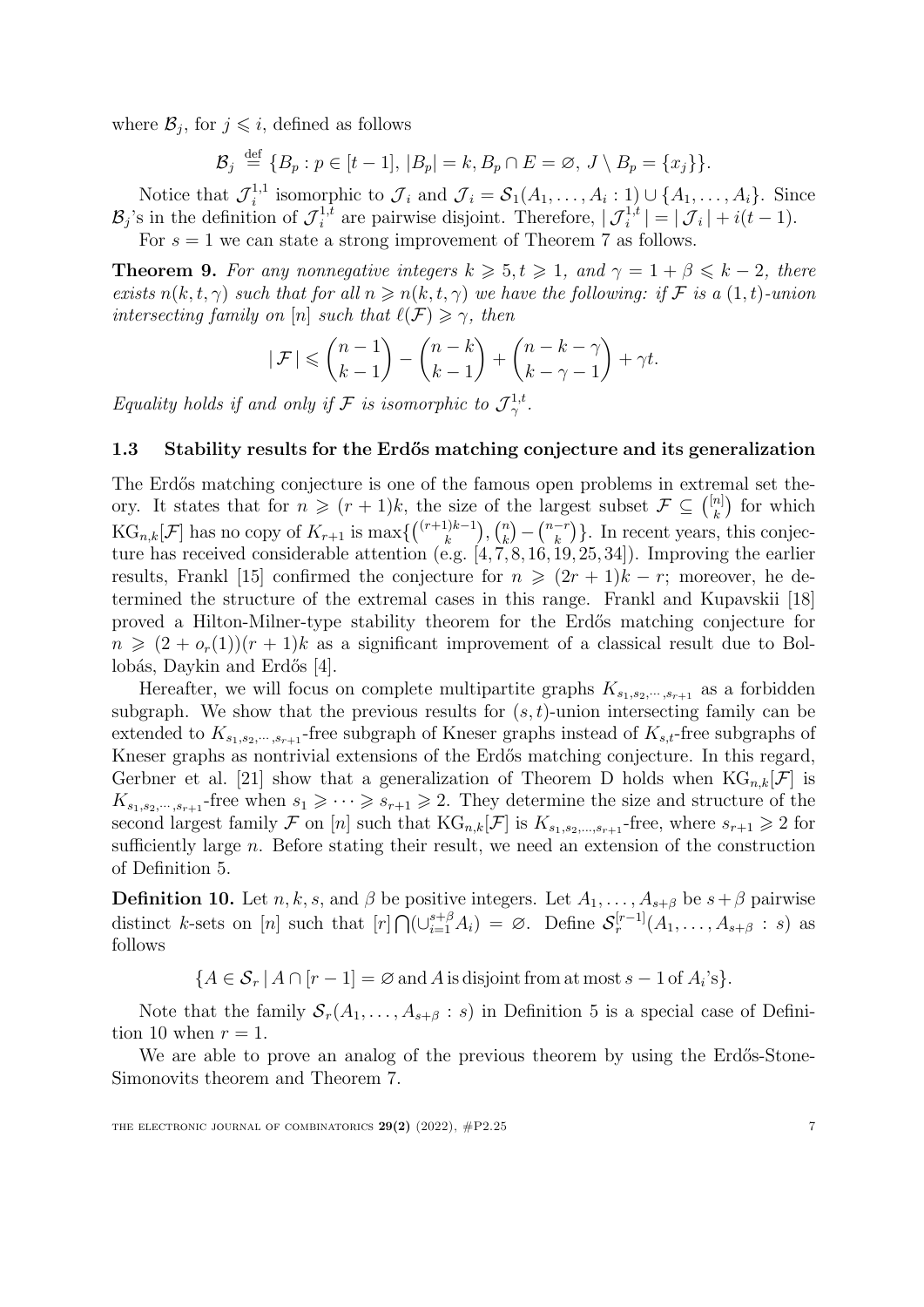<span id="page-7-0"></span>**Theorem 11.** For any nonnegative integers  $k \geq 3, s_1 \geq \cdots \geq s_{r+1} \geq 1$ , and  $\beta$ , there exists  $n(s_1, \ldots, s_{r+1}, k, \beta)$  such that for all  $n \geq n(s_1, \ldots, s_{r+1}, k, \beta)$  we have the following: *if*  $KG_{n,k}[\mathcal{F}]$  *is*  $K_{(s_1,\ldots,s_{r+1})}$ *-free such that*  $\ell_{r+1}(\mathcal{F}) \geq s_{r+1} + \beta$ *, then* 

$$
|\mathcal{F}| \leqslant {n \choose k} - {n-r \choose k} - {n-\lfloor\frac{(s_{r+1}+\beta)k}{\beta+1} \rfloor -r \choose k-1} + s_r + s_{r+1} + \hat{\beta} - 1.
$$

Equality holds if and only if there exist  $s_{r+1} + \hat{\beta}$  pairwise distinct k-sets  $A_1, \ldots, A_{s_{r+1}+\hat{\beta}}$ *such that*

- $[r]$   $\bigcap \left(\bigcup_{i=1}^{s_{r+1}+\hat{\beta}}\right)$ *i*=1  $A_i) = \varnothing,$
- $\bullet$   $|T(A_1, \ldots, A_{s_{r+1}+\hat{\beta}} : s_{r+1})| = \lfloor \frac{(s_{r+1}+\beta)k}{\beta+1} \rfloor,$
- for each  $i \leq s_r 1$ ,  $F_i \in S_r \setminus S_r^{[r-1]}(A_1, \ldots, A_{s_{r+1} + \hat{\beta}} : s_{r+1})$  and  $F_i \cap [r-1] = \emptyset$ , and
- the family  $\{A_1,\ldots,A_{s_{n+1}+\hat{\beta}},F_1,\ldots,F_{s_r-1}\}$  is an  $(s_{r+1},s_r)$ -union intersecting family *and*

*F is isomorphic to*

$$
\bigcup_{i=1}^{r-1} S_i \cup S_r^{[r-1]}(A_1, \ldots, A_{s_{r+1}+\hat{\beta}} : s_{r+1}) \cup \{A_1, \ldots, A_{s_{r+1}+\hat{\beta}}\} \cup \{F_1, \ldots, F_{s_r-1}\}.
$$

When  $s_{r+1} = 1$  same as Theorem [9](#page-6-1) we are able to prove a stronger result than Theo-rem [11](#page-7-0), which yields a new stability result for Erdős matching conjecture for sufficiently large *n*.

**Definition 12.** Let  $i \leq k - 1$  be a nonnegative integer. For any  $(i + r)$ -set  $J =$  $\{1,\ldots,r,x_1,\ldots,x_i\}$  of [n] and any  $(k-1)$ -set  $E\subset [n]\setminus J$ . Let  $A_1,\ldots,A_i$  be i pairwise distinct k-subsets on  $[n] \setminus [r]$  such that  $\bigcap_{j=1}^{i} A_j = E$  and  $A_j \setminus E = \{x_j\}$  for each  $j \leq i$ define  $\mathcal{J}_{i,r}^{1,t}$  as follows

$$
\mathcal{J}_{i,r}^{1,t} \stackrel{\text{def}}{=} \bigcup_{q=1}^{r-1} \mathcal{S}_q \cup \mathcal{S}_r^{[r-1]}(A_1,\ldots,A_i:1) \cup \mathcal{B}_1 \cup \cdots \cup \mathcal{B}_i
$$

where  $\mathcal{B}_j$ , for  $j \leq i$  defined as follows,

$$
\mathcal{B}_j \stackrel{\text{def}}{=} \{B_p : p \in [t-1], |B_p| = k, B_p \cap E = \emptyset, J \setminus B_p = \{1, \ldots, r-1, x_j\} \}.
$$

Notice that  $\mathcal{J}_{i,1}^{1,t}$  is isomorphic to  $\mathcal{J}_i^{1,t}$ . Now we are in a position to state a stability result related to Erdős matching conjecture provided that *n* is sufficiently large.

<span id="page-7-1"></span>**Theorem 13.** For any nonnegative integers  $k \geq 5$ ,  $s_1 \geq \cdots \geq s_r \geq 1$ , and  $\gamma (= 1 + \beta) \leq$  $k-2$ , there exists  $n(s_1,\ldots,s_r,k,\gamma)$  such that for all  $n \geq n(s_1,\ldots,s_r,k,\gamma)$  we have the *following: if*  $KG_{n,k}[\mathcal{F}]$  *is*  $K_{(s_1,\ldots,s_r,1)}$ *-free such* that  $\ell_{r+1}(\mathcal{F}) \geq \gamma$ *, then* 

$$
|\mathcal{F}| \leqslant {n \choose k} - {n-r \choose k} - {n-k-r+1 \choose k-1} + {n-k-r-\gamma+1 \choose k-\gamma-1} + \gamma t.
$$

*Equality holds if* and *only if*  $\mathcal{F}$  *is isomorphic to*  $\mathcal{J}^{1,s_r}_{\gamma,r}$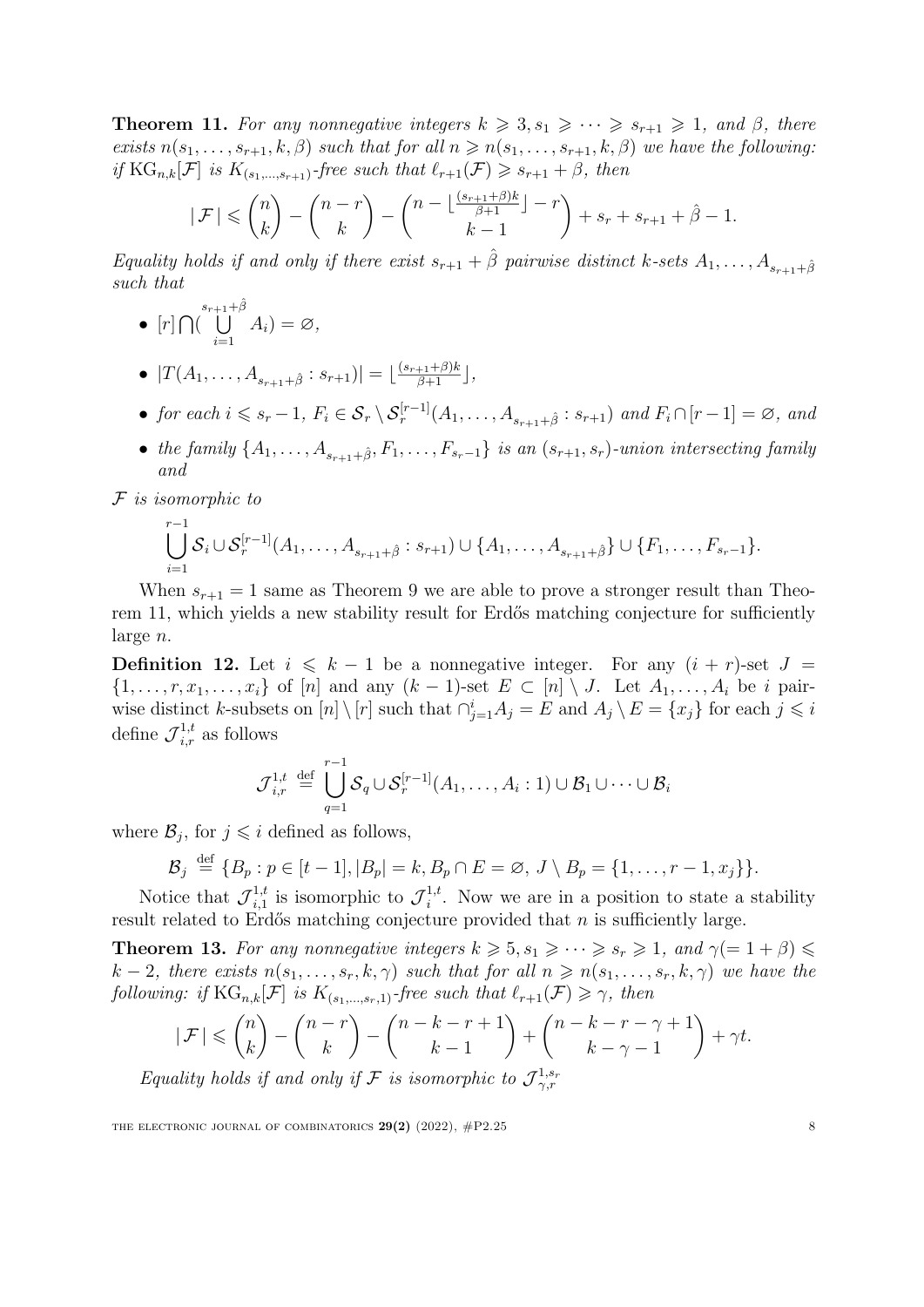## 2 Proofs

Before the proof of Theorem [7,](#page-5-0) let us state an interesting lemma from [\[21\]](#page-20-11). Here we show that a strong generalization of Lemma [A](#page-8-0) is true.

<span id="page-8-0"></span>**Lemma A.** [\[21\]](#page-20-11) Let  $s \leq t$  and let  $A_1, A_2, \ldots, A_{s+1}$  be k-sets on [n] such that  $1 \notin \bigcup_{i=1}^{s+1} A_i$ . Suppose that  $\mathcal{F}'$  is a subfamily of  $\mathcal{S}_1$  such that for  $\mathcal{F} = \mathcal{F}' \cup \{A_1, A_2, \ldots, A_{s+1}\}\$  the induced subgraph of  $\text{KG}_{n,k}[\mathcal{F}]$  is  $K_{s,t}$ -free. There exists  $n_0 = n(k, s, t)$  such that if  $n \geq n_0$  holds, *then we have*

$$
|\mathcal{F}| \leqslant {n-1 \choose k-1} - {n-\lfloor\frac{(s+1)k}{2}\rfloor - 1 \choose k-1} + (s+1)t.
$$

The next lemma provides an interesting and useful generalization of Lemma [A](#page-8-0). I believe that Lemma [14](#page-8-1) independently will be a useful result and will have more applications.

<span id="page-8-1"></span>**Lemma 14.** Let k, s, and  $\beta$  be fixed nonnegative integers. Let  $A_1, A_2, \ldots, A_{s+\beta}$  be pairwise distinct k-sets on [n] such that  $1 \notin \bigcup_{i=1}^{s+\beta} A_i$ . Then, there exists  $n(k, s, \beta)$  such that for all  $n \geq n(k, s, \beta)$  *we have the following:* 

- $(a)$   $\binom{n-1}{k-1}$  $) - {n-|T(A_1,...,A_{s+\beta}:s)|-1 \over k-1}$  $\big) \leqslant |\mathcal{S}_1(A_1, \ldots, A_{s+\beta} : s)|.$
- $(b)$   $|S_1(A_1, \ldots, A_{s+\beta} : s)| \leq {n-1 \choose k-1}$  $) - \binom{n - \lfloor \frac{(s + \beta)k}{\beta + 1} \rfloor - 1}{k - 1}$ *k*−1 ) and equality holds if and only if

$$
|T(A_1,\ldots,A_{s+\beta}:s)|=\lfloor\frac{(s+\beta)k}{\beta+1}\rfloor.
$$

In particular, if  $|T(A_1,\ldots,A_{s+\beta}:s)| < \lfloor \frac{(s+\beta)k}{\beta+1} \rfloor$ , then  $|\mathcal{S}_1(A_1,\ldots,A_{s+\beta}:s)|$  is at *most*

$$
\binom{n-1}{k-1} - \binom{n-|T(A_1,\ldots,A_{s+\beta}:s)|-1}{k-1} + \binom{s+\beta}{1+\beta} 2^{k(\beta+1)} \binom{n-|T(A_1,\ldots,A_{s+\beta}:s)|-3}{k-3}.
$$

*(c) For s* = 1*, we have*  $|S_1(A_1, \ldots, A_{1+\beta} : 1)| \leq (n-1)(n-1)$  $(-\int_{k-1}^{n-k}$  $\binom{n-k-\beta-1}{k-\beta-2}$ " *. Moreover for*  $\beta \geq 1$ *, equality holds if and only if*  $|T(A_1, \ldots, A_{1+\beta} : 1)| = k - 1$ *.* In particular, if  $|T(A_1,...,A_{1+\beta}:1)| < k-1$ , then  $|S_1(A_1,...,A_{1+\beta}:1)|$  is at most

$$
\binom{n-1}{k-1} - \binom{n-|T(A_1,\ldots,A_{1+\beta}:1)|-1}{k-1} + 2^{k(\beta+1)}\binom{n-|T(A_1,\ldots,A_{1+\beta}:1)|-3}{k-3}.
$$

*Proof.* For abbreviation, let  $T(A_1, \ldots, A_{s+\beta}: s) = T_\beta$ . For the proof of (a), let  $1 \in A$ . If  $A \cap T_{\beta} \neq \emptyset$ , then *A* is disjoint from at most  $s - 1$  sets of  $A_1, A_2, \ldots, A_{s+\beta}$ . Therefore, *k*−1  $\left( \begin{array}{c} n - |T_\beta| - 1 \\ k - 1 \end{array} \right)$  $\big) \leqslant |\mathcal{S}_1(A_1, \ldots, A_{s+\beta} : s)|.$ 

Now we prove (b). One can check that  $|T_\beta| \leq \lfloor \frac{(s+\beta)k}{\beta+1} \rfloor$ . Assume that  $|T_\beta| < \lfloor \frac{(s+\beta)k}{\beta+1} \rfloor$ . Let  $A \in S_1(A_1,\ldots,A_{s+\beta}:s)$ . Therefore, A intersects at least  $\beta+1$  of  $A_1,\ldots,A_{s+\beta}$ .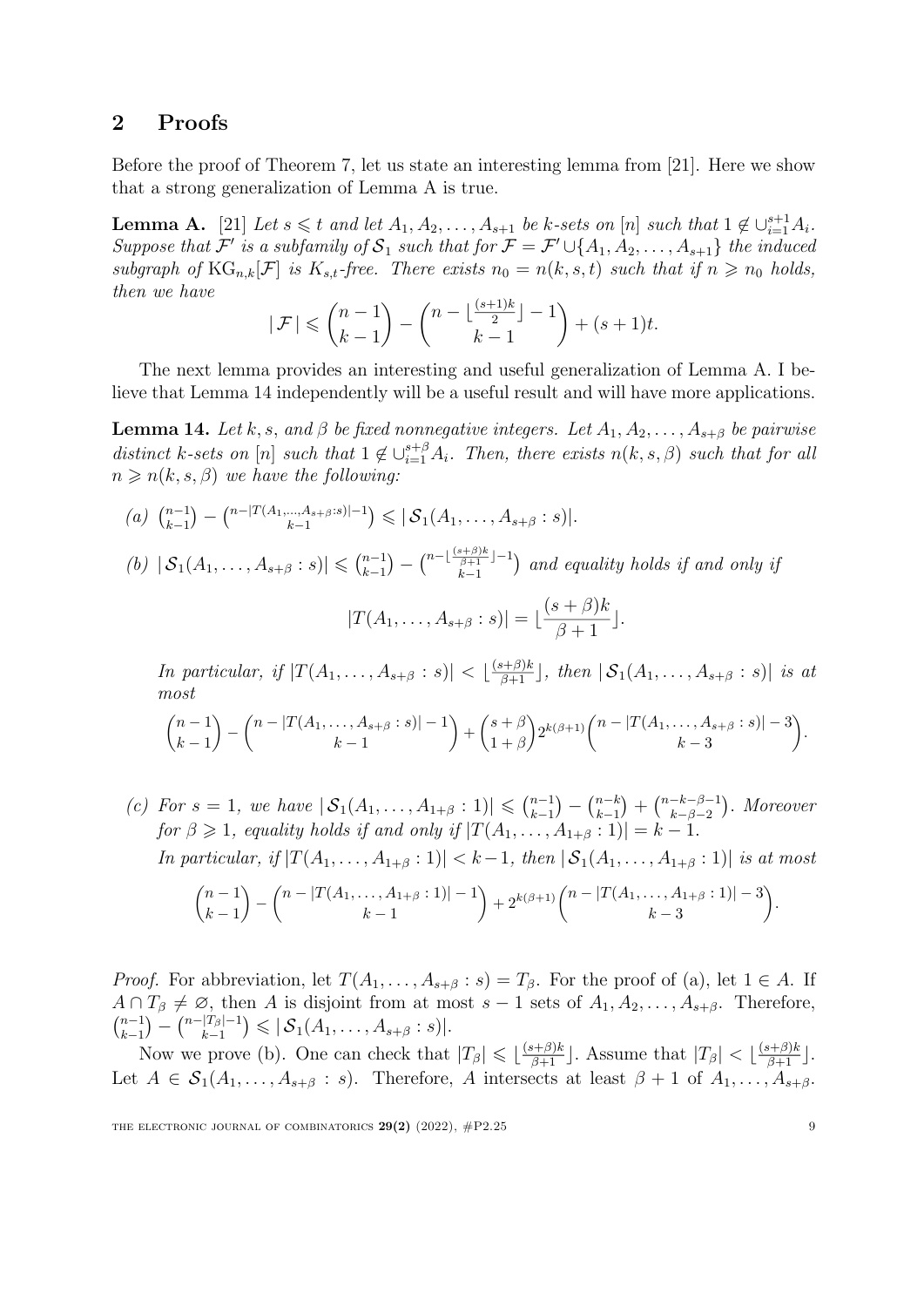We have two possibilities for *A*. Either  $A \cap T_\beta \neq \emptyset$  or  $A \cap T_\beta = \emptyset$  and *A* intersects at least  $\beta + 1$  of  $A_1, \ldots, A_{s+\beta}$ . The number of members in  $S_1$  which meet  $T_\beta$  is equal to  $\binom{n-1}{1}$ *k*−1  $(-\binom{n-|T_{\beta}|-1}{k-1}$ *k*−1 ). The number of *k*-sets in  $S_1$ , which intersect at least  $\beta+1$  of  $A_1, \ldots, A_{s+\beta}$ and have no common element with  $T_\beta$ , is at most

$$
\sum_{i_1,\dots,i_{\beta+1}\in[s+\beta]} \sum_{\varnothing\neq B_1\subseteq A_{i_1}\backslash T_{\beta}} \cdots \sum_{\varnothing\neq B_{\beta+1}\subseteq A_{i_{\beta+1}}\backslash T_{\beta}} \binom{n-|T_{\beta}|-|\bigcup_{i=1}^{\beta+1} B_i|-1}{k-|\bigcup_{i=1}^{\beta+1} B_i|-1} \tag{2}
$$

which is at most

<span id="page-9-1"></span><span id="page-9-0"></span>
$$
\sum_{i_1,\dots,i_{\beta+1}\in[s+\beta]} \prod_{j=1}^{\beta+1} 2^{|A_{i_j}\setminus T_{\beta}|} \binom{n-|T_{\beta}|-3}{k-3}
$$
  
\$\leqslant \binom{s+\beta}{1+\beta} 2^{k(\beta+1)} \binom{n-|T\_{\beta}|-3}{k-3}

if  $\beta \geq 1$  and is 0 if  $\beta = 0$ . Therefore, if  $\beta = 0$ , then

$$
|\mathcal{S}_1(A_1,\ldots,A_{s+\beta}:s)| \leqslant {n-1 \choose k-1} - {n-|T_{\beta}|-1 \choose k-1}
$$
 (3)

and if  $\beta \geqslant 1$ , then

$$
|S_1(A_1,\ldots,A_{s+\beta}:s)| \leq {n-1 \choose k-1} - {n-|T_{\beta}|-1 \choose k-1} + {s+\beta \choose 1+\beta} 2^{k(\beta+1)} {n-|T_{\beta}|-3 \choose k-3}.
$$

Then,  $|S_1(A_1, \ldots, A_{s+\beta} : s)|$  is at most

$$
{n-1 \choose k-1} - {n - \lfloor \frac{(s+\beta)k}{\beta+1} \rfloor - 1 \choose k-1} - \sum_{i=|T_{\beta}|+1}^{\lfloor \frac{(s+\beta)k}{\beta+1} \rfloor} {n-i-1 \choose k-2} + {s+\beta \choose 1+\beta} 2^{k(\beta+1)} {n - |T_{\beta}| - 3 \choose k-3}
$$
  

$$
< {n-1 \choose k-1} - {n - \lfloor \frac{(s+\beta)k}{\beta+1} \rfloor - 1 \choose k-1},
$$

provided that *n* is sufficiently large.

Now assume that we have the equality  $|\mathcal{S}_1(A_1,\ldots,A_{s+\beta}:s)| = \binom{n-1}{k-1}$  $) - {n - \lfloor \frac{(s + \beta)k}{\beta + 1} \rfloor - 1 \over k - 1}$ *k*−1 " *.* By contradiction assume that  $|T_\beta| < \lfloor \frac{(s+\beta)k}{\beta+1} \rfloor$ . Using the same reasoning one may verify that when *n* is sufficiently large, then  $|S_1(A_1,\ldots,A_{s+\beta} : s)|$  is less than  $\binom{n-1}{1}$ *k*−1  $) - \binom{n - \lfloor \frac{(s + \beta)k}{\beta + 1} \rfloor - 1}{k - 1}$ *k*−1 ) which is not possible.

Now suppose that  $|T_\beta| = \lfloor \frac{(s+\beta)k}{\beta+1} \rfloor$ . To prove the last part of (b), it suffices to show that

$$
S_1 \setminus S_1(A_1, \ldots, A_{s+\beta} : s) = \{A | 1 \in A, \ A \cap T_{\beta} = \varnothing \}.
$$

From the division algorithm, we know that  $(s+\beta)k = \lfloor \frac{(s+\beta)k}{\beta+1} \rfloor (\beta+1)+r$  where  $0 \le r \le \beta$ . Since  $|T_\beta| = \lfloor \frac{(s+\beta)k}{\beta+1} \rfloor$ , there are at most  $r \leq \beta$  elements in  $\bigcup_{i\in [s+\beta]} A_i$  which are not in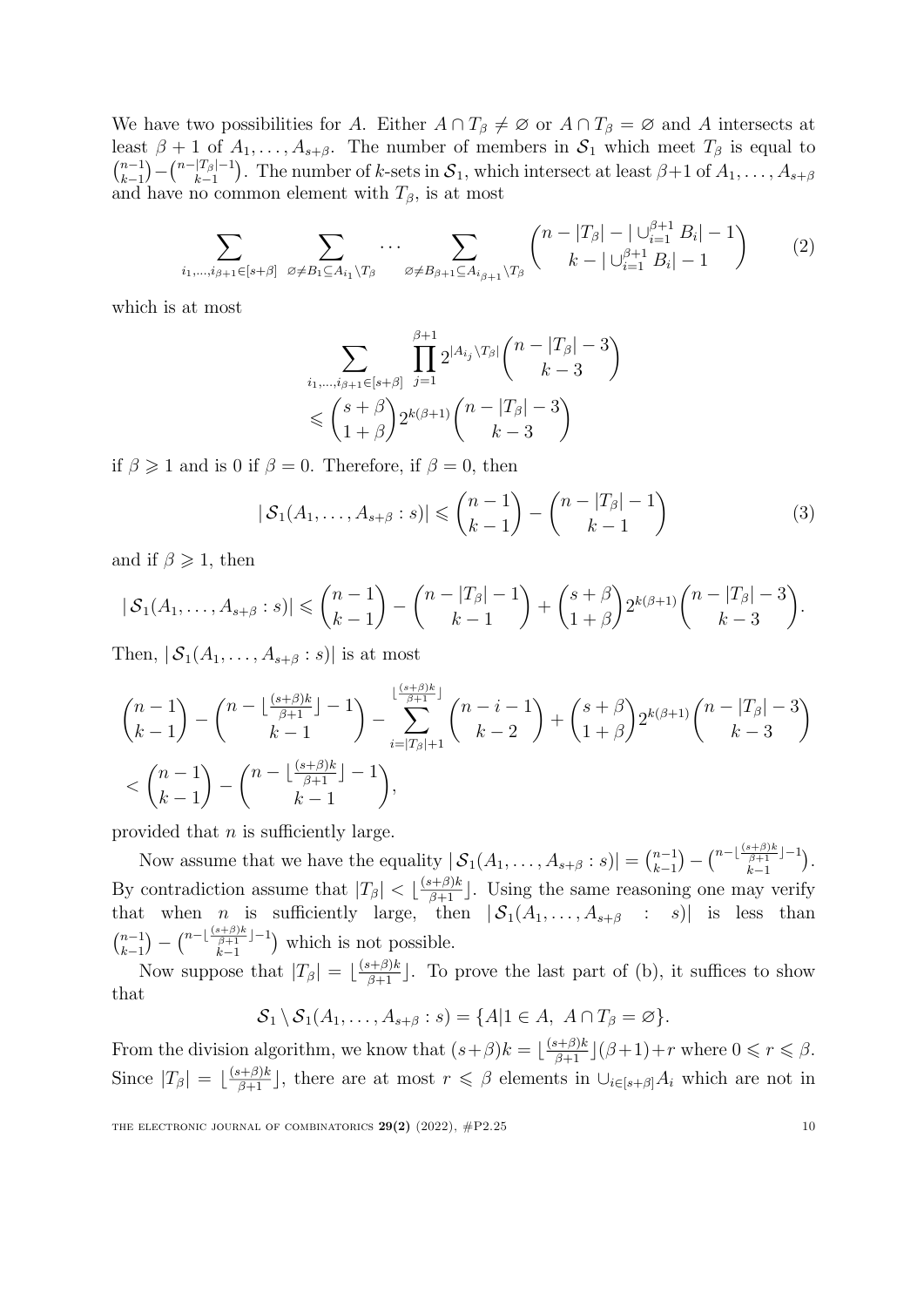$T_{\beta}$ . Therefore, there exist  $1 \leq i_1 < \ldots < i_s \leq s + \beta$  such that  $A_{i_1} \cup \cdots \cup A_{i_s} \subseteq T_{\beta}$ . On the other hand, for every  $1 \leq j_1 < \ldots < j_s \leq s + \beta$ , we have  $T_\beta \subseteq A_{j_1} \cup \cdots \cup A_{j_s}$ . Therefore,  $T_{\beta} = A_{i_1} \cup \cdots \cup A_{i_s}$ . Assume that  $1 \in A$  and  $A \cap T_{\beta} = \emptyset$ . Hence,  $A \cap (A_{i_1} \cup A_{i_2})$  $A_{i_2} \cup \cdots \cup A_{i_s} = \emptyset$ . Therefore, A is disjoint from at least s sets of  $A_1, A_2, \ldots, A_{s+\beta}$  and consequently  $A \in S_1 \setminus S_1(A_1, \ldots, A_{s+\beta}: s)$ . If  $1 \in A$  and *A* is disjoint from at least *s* sets of  $A_1, A_2, \ldots, A_{s+\beta}$ , then it is clear that each element of *A* appears in at most  $\beta$  of  $A_i$ 's and hence we have  $A \cap T_\beta = \emptyset$ *.* 

For the proof of (c), if  $|T_{\beta}| \leq k - 2$ , then the proof is the same as the first part of (b). Hence, we may assume that  $|T_\beta|$  is  $k-1$  or  $k$ . Note that when  $s=1$ ,  $T_\beta=\bigcap_{i=1}^{1+\beta}A_i$ . If  $|T_\beta| = k$ , then  $\beta$  must be equal to 0 and consequently  $|S_1(A_1:1)| = \binom{n-1}{k-1}$  $\binom{n-k-1}{k-1}$  $\big).$ Thus, we may assume that  $|T_\beta| = |\bigcap_{i=1}^{1+\beta} A_i| = k-1$  and  $\beta \geq 1$ . Then, there exist  $\beta + 1$ elements in [n], say  $x_1, \ldots, x_{\beta+1}$ , such that  $A_i \setminus T_\beta = \{x_i\}$ . Let  $A \in S_1(A_1, \ldots, A_{1+\beta}: 1)$ . Therefore, *A* intersects each of  $A_1, \ldots, A_{1+\beta}$ . We have two possibilities for *A*. Either  $A \cap T_{\beta} \neq \emptyset$  or  $A \cap T_{\beta} = \emptyset$  and *A* intersects all of  $A_1, \ldots, A_{1+\beta}$ . There are  $\binom{n-1}{k-1}$ *k*−1  $\binom{n-k}{k-1}$ .) members in  $S_1$  such that  $A \cap T_\beta \neq \emptyset$ . The number of *k*-sets in  $S_1$ , which intersect all of  $A_1, \ldots, A_{1+\beta}$  and have no common element with  $T_\beta$ , is equal to  $\binom{n-k-\beta-1}{k-\beta-2}$ ). Therefore,

$$
|S_1(A_1,\ldots,A_{1+\beta}:1)| = {n-1 \choose k-1} - {n-|T_{\beta}|-1 \choose k-1} + {n-k-\beta-1 \choose k-\beta-2}.
$$

Note that when  $\beta \geq k - 1$ , we have  $\binom{n-k-\beta-1}{k-\beta-2}$ *k*−β−2  $= 0.$ 

In the proof of Theorem [7](#page-5-0) in addition to Lemma [14,](#page-8-1) we will use the following two results. The first one is a result on the number of edges of a *Ks,t*-free graph, which is a classical theorem by Kővari, Sós, and Turán [[30\]](#page-21-5). The second one is a result on the number of disjoint pairs in a family  $\mathcal F$  of *k*-sets by Balogh, Bollobás, and Narayanan [[2](#page-19-2)].

<span id="page-10-1"></span>**Theorem E.** [\[30\]](#page-21-5) *For any two positive integers*  $s \leq t$ , *if G is a*  $K_{s,t}$ -free *graph with n vertices, then the number of edges of G is at most*  $(\frac{1}{2} + o(1))(t - 1)^{\frac{1}{s}}n^{2-\frac{1}{s}}$ .

<span id="page-10-0"></span>**Lemma B.** [\[2\]](#page-19-2) Let F be a family k-sets on [n]. Then the number of disjoint pairs in F *is at least*  $\frac{\ell(\mathcal{F})^2}{2\binom{2k}{k}}$ *.* 

For an intersecting family  $\mathcal{F}'$  on [*n*], its maximum degree  $\Delta(\mathcal{F}')$  is the maximum number of elements of  $\mathcal{F}'$  containing any particular element of  $[n]$ , i.e.,  $\Delta(\mathcal{F}') \stackrel{\text{def}}{=} \max_{i \in [n]} |\mathcal{F}' \cap \mathcal{S}_i|$ .

*Proof* of Theorem [7](#page-5-0). Let *F* be an  $(s, t)$ -union intersecting family of  $\binom{[n]}{k}$  with  $\ell(\mathcal{F}) \geq s + \beta$ and cardinality

$$
M \stackrel{\text{def}}{=} \binom{n-1}{k-1} - \binom{n - \lfloor \frac{(s+\beta)k}{\beta+1} \rfloor - 1}{k-1} + t - 1 + s + \hat{\beta}.
$$

We consider the following three cases.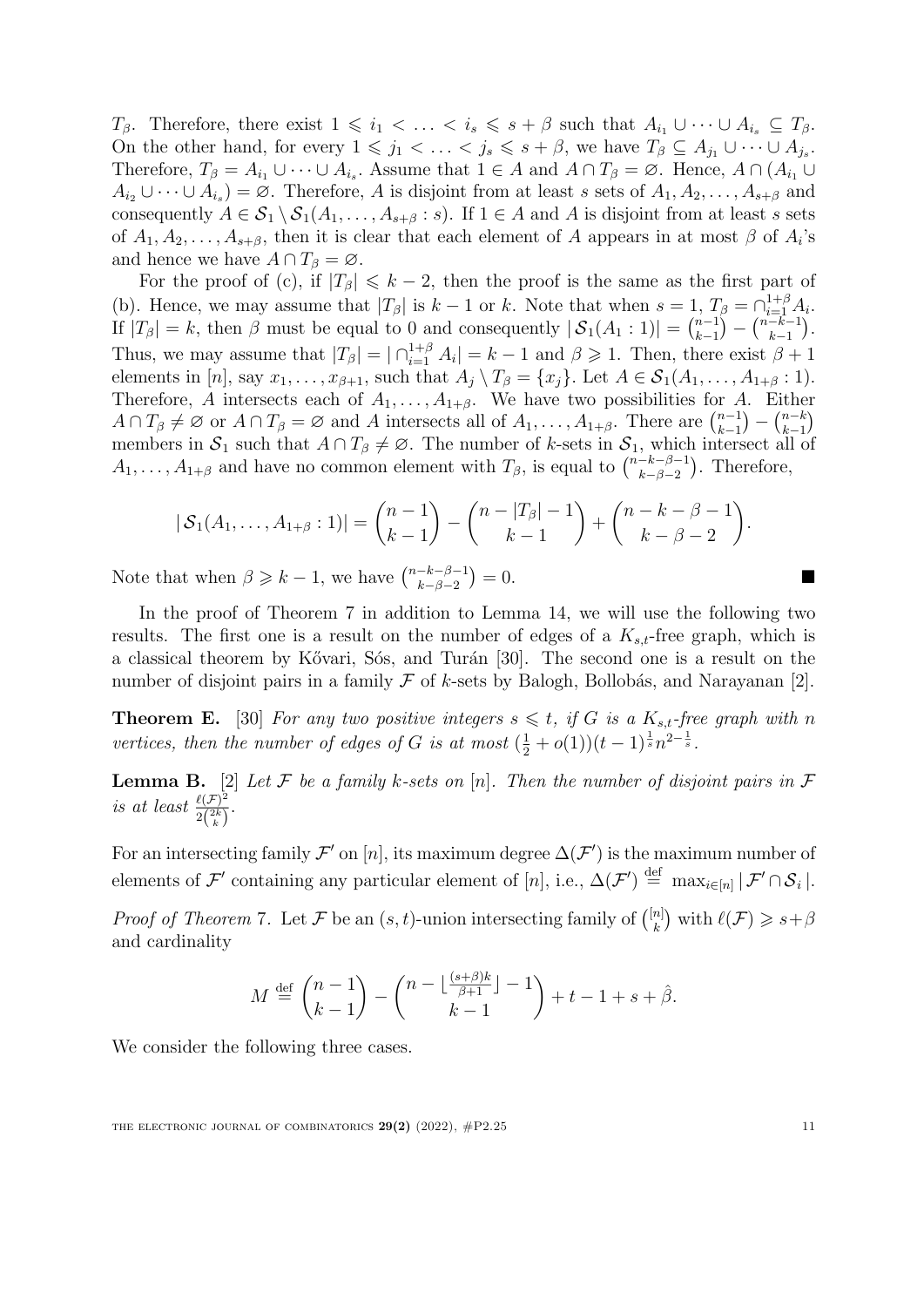(i)  $\ell(\mathcal{F}) = s + \beta'$  where  $\beta \leq \beta' \leq \hat{\beta}$ .

This implies that there exist  $A_1, \ldots, A_{s+\beta'}$  in F such that  $\mathcal{F}' = \mathcal{F} \setminus \{A_1, \ldots, A_{s+\beta'}\}$ is an intersecting family. Without loss of generality assume that  $\Delta(\mathcal{F}')$  has the maximum possible value and also  $\Delta(\mathcal{F}') = |\mathcal{F}' \cap \mathcal{S}_1|$ . Therefore,  $|\mathcal{F}'|$  is equal to

$$
\binom{n-1}{k-1} - \binom{n - \lfloor \frac{(s+\beta)k}{\beta+1} \rfloor - 1}{k-1} + t - 1 + \hat{\beta} - \beta'.
$$

First we show that for each  $i \leq s + \beta', 1 \notin A_i$ . If  $\mathcal{F}' \subseteq \mathcal{S}_1$ , then by the minimality of  $\ell(\mathcal{F})$ , each  $A_i$  must be disjoint from at least one member of  $\mathcal{F}' \subseteq \mathcal{S}_1$ , so  $1 \notin \bigcup_{i=1}^{s+\beta'} A_i$ . If  $\mathcal{F}' \not\subseteq \mathcal{S}_1$ , then by the Hilton-Milner theorem, we conclude that  $|\mathcal{F}'| = \binom{n-1}{k-1}$  $\mathcal{L}$ If  $\mathcal{F} \not\subseteq \mathcal{S}_1$ , then by the Hilton-Milner theorem, we conclude that  $|\mathcal{F}| = {k-1 \choose k-1} - {n-k-1 \choose k+1} + 1$ . Consequently, there exists a unique  $B \in \mathcal{F}'$  such that  $\mathcal{F}' \setminus \{B\} \subset \mathcal{S}_1$ . *k*−1  $+ 1$ . Consequently, there exists a unique  $B \in \mathcal{F}'$  such that  $\mathcal{F}' \setminus \{B\} \subseteq \mathcal{S}_1$ and moreover, we must have  $t = 2$ ,  $\lfloor \frac{(s+\beta')k}{\beta'+1} \rfloor = k$  and  $\beta' = \hat{\beta}$ . If there is  $A_i$  such that  $1 \in A_i$ , by the minimality of  $\ell(\mathcal{F})$ ,  $A_i$  must be disjoint from *B*. Define  $\mathcal{F}'' =$  $(\mathcal{F}'\setminus{B})\cup\{A_i\}$ . Hence,  $|\mathcal{F}'|=|\mathcal{F}''|$  and  $\Delta(\mathcal{F}'')=\Delta(\mathcal{F}')+1$  which contradicts with the fact that  $\Delta(\mathcal{F}')$  has the maximum possible value. Then,  $1 \notin \bigcup_{i=1}^{s+\beta'} A_i$ . We now consider the following three subcases.

(a)  $\mathcal{F}' \subseteq \mathcal{S}_1$  *and*  $|T(A_1, A_2, \ldots, A_{s+\beta'} : s)| = \lfloor \frac{(s+\beta')k}{\beta'+1} \rfloor$ . Since  $\beta \le \beta' \le \hat{\beta}$ , by the definition of  $\hat{\beta}$  we have  $\lfloor \frac{(s+\beta')k}{\beta'+1} \rfloor = \lfloor \frac{(s+\beta)k}{\beta+1} \rfloor$ . In view of the last part of the proof of Lemma [14](#page-8-1) (b), there are  $1 \leq i_1 < \ldots < i_s \leq s + \beta'$ such that  $T(A_1, \ldots, A_{s+\beta'} : s) = A_{i_1} \cup \cdots \cup A_{i_s}$ . Also, note that for every  $1 \leq j_1 < \ldots < j_s \leq s + \beta'$ , we have

$$
A_{i_1} \cup \cdots \cup A_{i_s} = T(A_1, \ldots, A_{s+\beta'} : s) \subseteq A_{j_1} \cup \cdots \cup A_{j_s}.
$$

From this fact and since  $\mathcal F$  is an  $(s,t)$ -union intersecting family, the number of elements of  $\mathcal{F}'$  which can be disjoint from  $\bigcup_{\ell=1}^s A_{j_\ell}$  for some *s* sets such as  $A_{j_1},\ldots,A_{j_s}$  of  $A_i$ 's is at most  $t-1$ , say  $F_1,\ldots,F_{t-1}$ . Therefore,  $\mathcal{F}'\subseteq$  $S_1(A_1, \ldots, A_{s+\beta'} : s) \cup \{F_1, \ldots, F_{t-1}\}.$  Thus, by applying Lemma [14](#page-8-1) (b), we obtain

$$
|\mathcal{F}'| \leqslant {n-1 \choose k-1} - {n - \lfloor \frac{(s+\beta')k}{\beta'+1} \rfloor - 1 \choose k-1} + t - 1
$$

and consequently  $\beta' = \hat{\beta}$ . Therefore,

$$
|\mathcal{F}| \leqslant {n-1 \choose k-1} - {n - \lfloor \frac{(s+\beta)k}{\beta+1} \rfloor - 1 \choose k-1} + t - 1 + s + \beta'
$$

and equality holds if and only if  $\mathcal F$  is isomorphic to

$$
S_1(A_1,..., A_{s+\beta'}: s) \cup \{A_1,..., A_{s+\beta'}\} \cup \{F_1,..., F_{t-1}\}\
$$

such that  $|T(A_1,\ldots,A_{s+\beta'}:s)| = \lfloor \frac{(s+\beta')k}{\beta'+1} \rfloor, F_i \in S_1 \setminus S_1(A_1,\ldots,A_{s+\beta'}:s),$ and the family  $\{A_1, \ldots, A_{s+\beta'}, F_1, \ldots, F_{t-1}\}$  is an  $(s, t)$ -union intersecting family.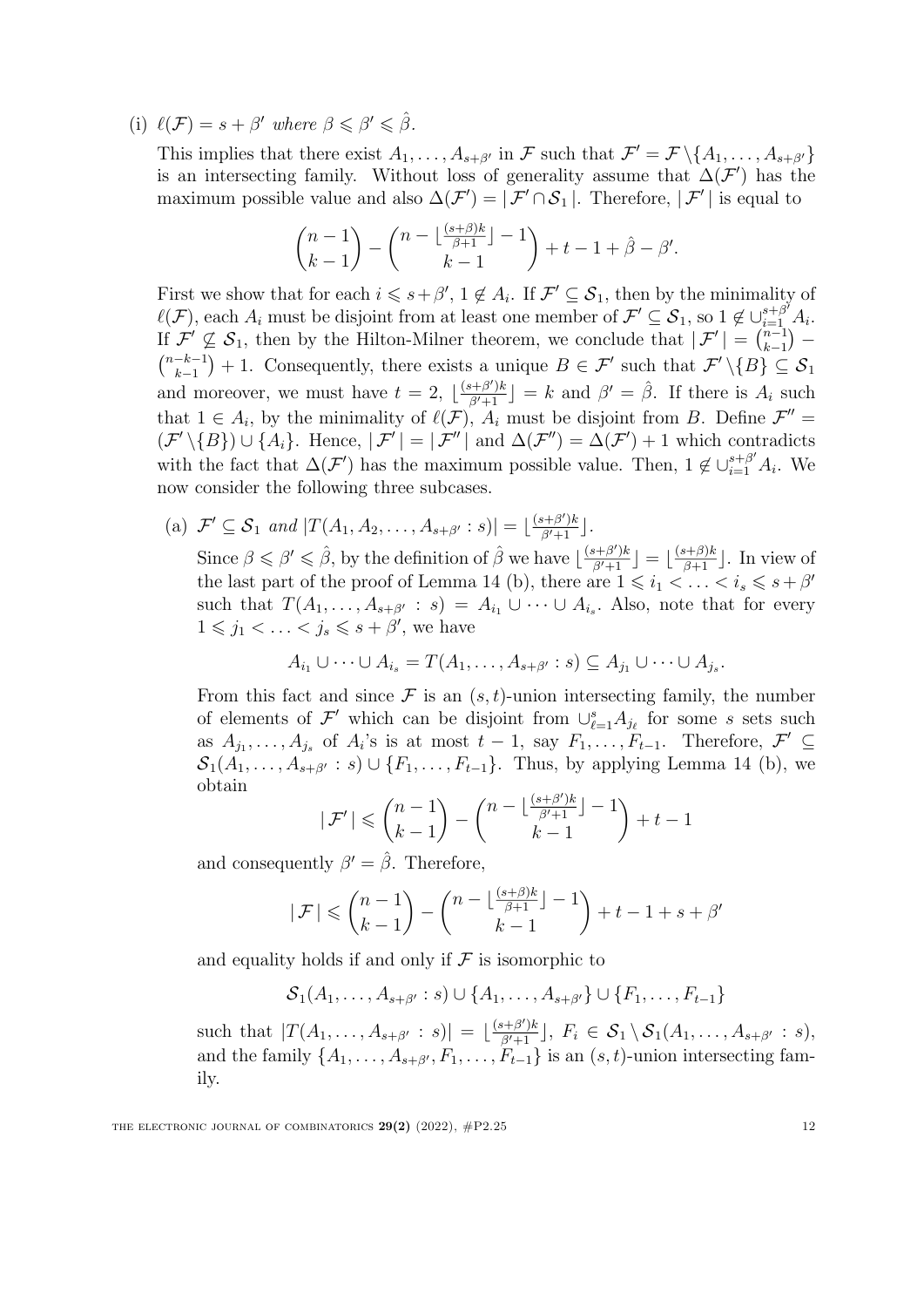- (b)  $\mathcal{F}' \not\subseteq \mathcal{S}_1$  *and*  $|T(A_1, A_2, \ldots, A_{s+\beta'} : s)| = \lfloor \frac{(s+\beta')k}{\beta'+1} \rfloor$ .
	- As  $\mathcal{F}' \nsubseteq \mathcal{S}_1$ , there exists a *k*-set  $B \in \mathcal{F}'$  such that  $\mathcal{F}' \setminus \{B\} \subseteq \mathcal{S}_1$  and we  $\left| \begin{array}{l} \text{have } t = 2, \ \frac{(s+\beta')k}{\beta'+1} \end{array} \right| = k, \text{ and } \beta' = \hat{\beta}. \text{ Since } |T(A_1, A_2, \ldots, A_{s+\beta'} : s)| = 1$  $\lfloor \frac{(s+\beta')k}{\beta'+1} \rfloor = k$ , in view of the last part of the proof of Lemma [14](#page-8-1) (b), there are  $1 \leq i_1 < \ldots < i_s \leq s+\beta'$  such that  $T(A_1,\ldots,A_{s+\beta'}:s) = A_{i_1} \cup A_{i_2} \cup \cdots \cup A_{i_s}$ . As  $|T(A_1,\ldots,A_{s+\beta'}:s)|=k$ , s must be equal to 1. Therefore  $|T(A_1,\ldots,A_{1+\beta'}:$  $|1\rangle$  = *k*. Since  $T(A_1, \ldots, A_{1+\beta'} : 1) = \bigcap_{i=1}^{1+\beta'} A_i$ , we obtain  $\beta' = 0$ . As  $t = 2$ ,  $s = 1$ , and *F* is  $(s, t)$ -union intersecting, there is a unique  $B_1 \in \mathcal{F}'$  that  $A_1 \cap B_1 = \emptyset$ . One can check that  $\mathcal{F}' \setminus \{B, B_1\} \subseteq \mathcal{S}_1(A_1, B : 1)$ . Therefore,  $|\mathcal{F}'| \leqslant \binom{n-1}{k-1}$  $) - {n-k-1 \choose k-1}$  $(-\binom{n-k-2}{k-2}$  $+2$ , a contradiction.

(c) 
$$
|T(A_1, ..., A_{s+\beta'}:s)| < \lfloor \frac{(s+\beta)k}{\beta+1} \rfloor
$$
.

There is at most one member  $B \in \mathcal{F}'$  such that  $\mathcal{F}'\setminus\{B\} \subseteq \mathcal{S}_1$ . Since  $\mathcal{F}$  is an  $(s, t)$ -union intersecting family, every *s* sets of  $A_i$ 's such as  $A_{i_1}, \ldots, A_{i_s}$  are disjoint from at most  $t-1$  elemnts in  $\mathcal{F}'$ . Therefore,

$$
|\mathcal{F}'\setminus\{B\}| \leq |\mathcal{S}_1(A_1,\ldots,A_{s+\beta'}:s)| + {s+\beta' \choose s}(t-1).
$$

Now by applying Lemma [14](#page-8-1) (b), we obtain  $|\mathcal{F}'|$  is at most

$$
{n-1 \choose k-1} - {n-|T(A_1, ..., A_{s+\beta'} : s)| - 1 \choose k-1} +
$$
  

$$
{s+\beta' \choose 1+\beta'} 2^{k(\beta'+1)} {n-|T(A_1, ..., A_{s+\beta'} : s)| - 3 \choose k-3} + {s+\beta' \choose s} (t-1) + 1.
$$

Since  $|T(A_1, \ldots, A_{s+\beta'}: s)| < \lfloor \frac{(s+\beta')k}{\beta'+1} \rfloor$  and  $k \geq 3$ , one can check that

$$
|\mathcal{F}| < \binom{n-1}{k-1} - \binom{n - \lfloor \frac{(s+\beta')k}{\beta'+1} \rfloor - 1}{k-1}
$$

provided that *n* is sufficiently large, which is not possible.

(ii)  $s + \hat{\beta} + 1 \leq \ell(\mathcal{F}) \leq M^{1-\frac{1}{3s}}$ .

Let  $\mathcal{F}'$  be a largest intersecting family of  $\mathcal{F}$ . Hence,  $|\mathcal{F}'|$  is at least

$$
\binom{n-1}{k-1} - \binom{n - \lfloor \frac{(s+\beta)k}{\beta+1} \rfloor - 1}{k-1} - M^{1-\frac{1}{3s}}.
$$

By the definition of *M*, we have  $M^{1-\frac{1}{3s}} = o(n^{k-2})$ . Since  $\lfloor \frac{(s+\beta)k}{\beta+1} \rfloor \geq k$  and  $M^{1-\frac{1}{3s}} = o(n^{k-2})$ .  $o(n^{k-2})$ , if *n* is sufficiently large, then we have

$$
|\mathcal{F}'| > {n-1 \choose k-1} - {n-k-1 \choose k-1} - {n-k-2 \choose k-2} + 2.
$$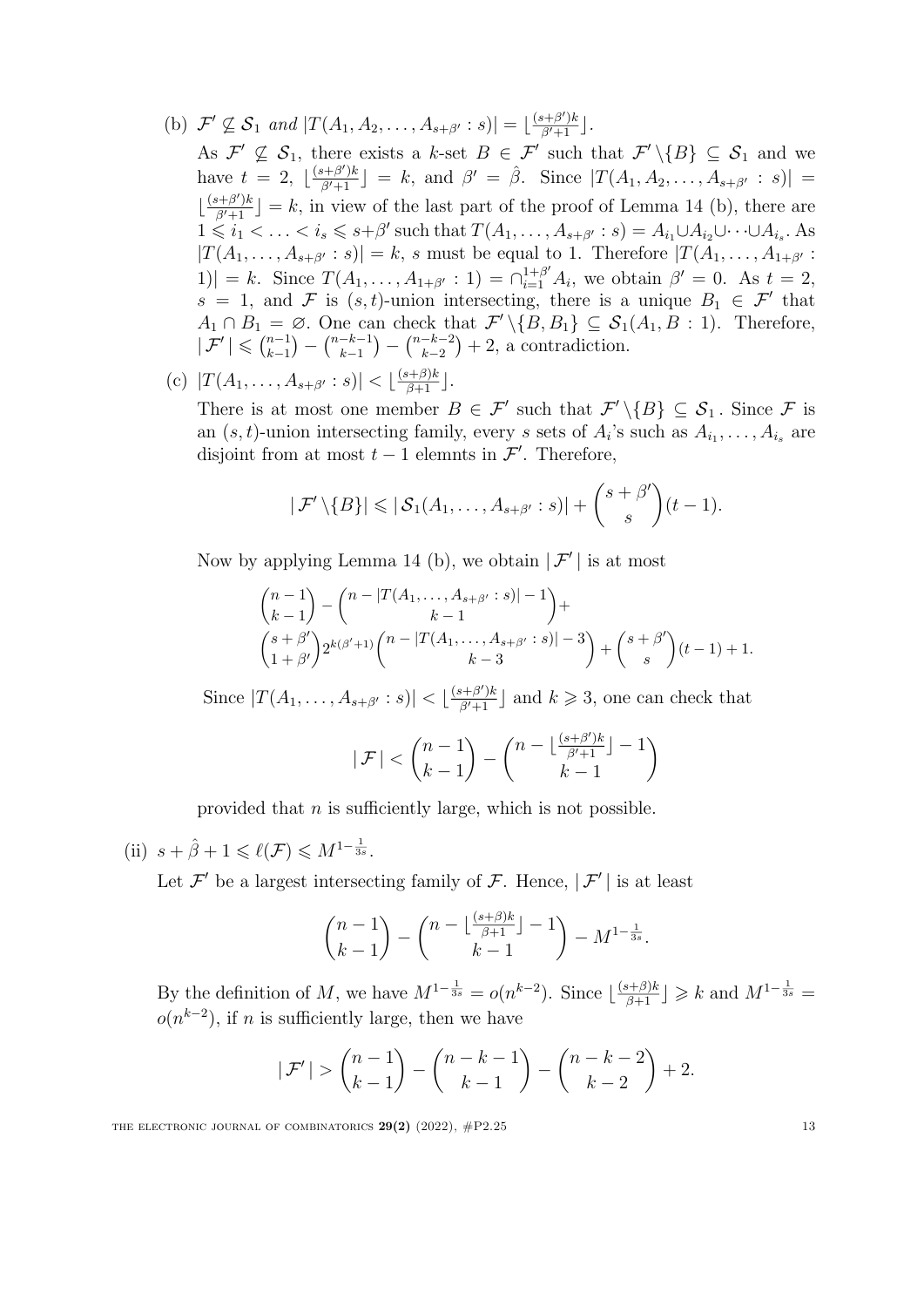[B](#page-2-0)y using Theorem B,  $\mathcal{F}'$  is a star or a Hilton-Milner family. Therefore, without loss of generality we may assume that there exists at most one  $B \in \mathcal{F}'$  such that  $\mathcal{F}' \setminus \{B\}$  is a subfamily  $\mathcal{S}_1$ .

First assume that  $\lfloor \frac{(s+\beta)k}{\beta+1} \rfloor \geq k+1$ . By applying Lemma [14](#page-8-1) (b) for  $\mathcal{F}'\setminus\{B\}$  and one of  $s + \hat{\beta} + 1$  sets of  $\mathcal{F} \setminus \mathcal{F}'$ , we obtain

$$
|\mathcal{F}'|\leqslant \binom{n-1}{k-1}-\binom{n-\lfloor\frac{(s+\hat{\beta}+1)k}{\hat{\beta}+2}\rfloor-1}{k-1}+\binom{s+\hat{\beta}+1}{s}(t-1)+1.
$$

Hence,

$$
|\mathcal{F}| \leqslant {n-1 \choose k-1}-{n-\lfloor\frac{(s+\hat{\beta}+1)k}{\hat{\beta}+2}\rfloor-1 \choose k-1}+{s+\hat{\beta}+1 \choose s}(t-1)+M^{1-\frac{1}{3s}}+1.
$$

Note that  $\binom{n-\lfloor \frac{(s+\hat{\beta}+1)k}{\hat{\beta}+2} \rfloor - 1}{k-1}$ *k*−1  $)-\textstyle\binom{n-\lfloor\frac{(s+\hat\beta)k}{\hat\beta+1}\rfloor-1}{k-1}$ *k*−1  $=\binom{n-\lfloor \frac{(s+\hat{\beta})k}{\hat{\beta}+1} \rfloor - 1}{\frac{k}{n-2}}$ *k*−2 ). Therefore,  $|F|$  is at most

$$
\binom{n-1}{k-1} - \binom{n - \lfloor \frac{(s+\hat{\beta})k}{\hat{\beta}+1} \rfloor - 1}{k-1} - \binom{n - \lfloor \frac{(s+\hat{\beta})k}{\hat{\beta}+1} \rfloor - 1}{k-2} + \binom{s+\hat{\beta}+1}{s} (t-1) + M^{1-\frac{1}{3s}} + 1.
$$

This concludes that for sufficiently large  $n, |\mathcal{F}|$  is less than  $M$ , a contradiction.

Assume that  $\left\lfloor \frac{(s+\beta)k}{\beta+1} \right\rfloor = k$ . Therefore,  $\hat{\beta} = \beta$  and  $\left\lfloor \frac{(s+\beta+1)k}{\beta+2} \right\rfloor = k$ . Take  $A_1, \ldots, A_{s+\beta+1}$ in  $\mathcal{F} \setminus \mathcal{F}'$ . If we have  $|T(A_1, \ldots, A_{s+\beta+1} : s)| < k$ , then by applying Lemma [14](#page-8-1) (b), we obtain  $|\mathcal{F}' \setminus \{B\}|$  is at most

$$
\binom{n-1}{k-1}-\binom{n-k}{k-1}+\binom{s+\beta+1}{2+\beta}2^{k(\beta+2)}\binom{n-|T(A_1,\ldots,A_{s+\beta+1}:s)|-3}{k-3}+\binom{s+\beta+1}{s}(t-1).
$$

This implies that  $|\mathcal{F}|$  is at most

$$
{n-1 \choose k-1} - {n-k-1 \choose k-1} - {n-k-1 \choose k-2} +
$$
  

$$
{s+\beta+1 \choose 2+\beta} 2^{k(\beta+2)} {n-|T(A_1,\ldots,A_{s+\beta+1}:s)|-3 \choose k-3} + {s+\beta+1 \choose s} (t-1) + 1 + M^{1-\frac{1}{3s}},
$$

which is less than *M* when *n* is sufficiently large, a contradiction.

Assume that  $|T(A_1, \ldots, A_{s+\beta+1} : s)| = \lfloor \frac{(s+\beta+1)k}{\beta+2} \rfloor = k$ . In view of the last part of the proof of Lemma [14](#page-8-1) (b), there are  $1 \leq i_1 < \ldots < i_s \leq s + \beta + 1$  such that

$$
T(A_1,\ldots,A_{s+\beta+1}:s)=A_{i_1}\cup A_{i_2}\cup\cdots\cup A_{i_s}.
$$

This implies that *s* must be equal to 1. If  $s = 1$ , then we have  $T(A_1, \ldots, A_{\beta+2}$ : 1) =  $\bigcap_{i=1}^{\beta+2} A_i$  and hence  $|T(A_1,\ldots,A_{\beta+2}:1)| = |\bigcap_{i=1}^{\beta+2} A_i| \leq k-1$  which contradicts with  $|T(A_1, \ldots, A_{\beta+2} : 1)| = k$ .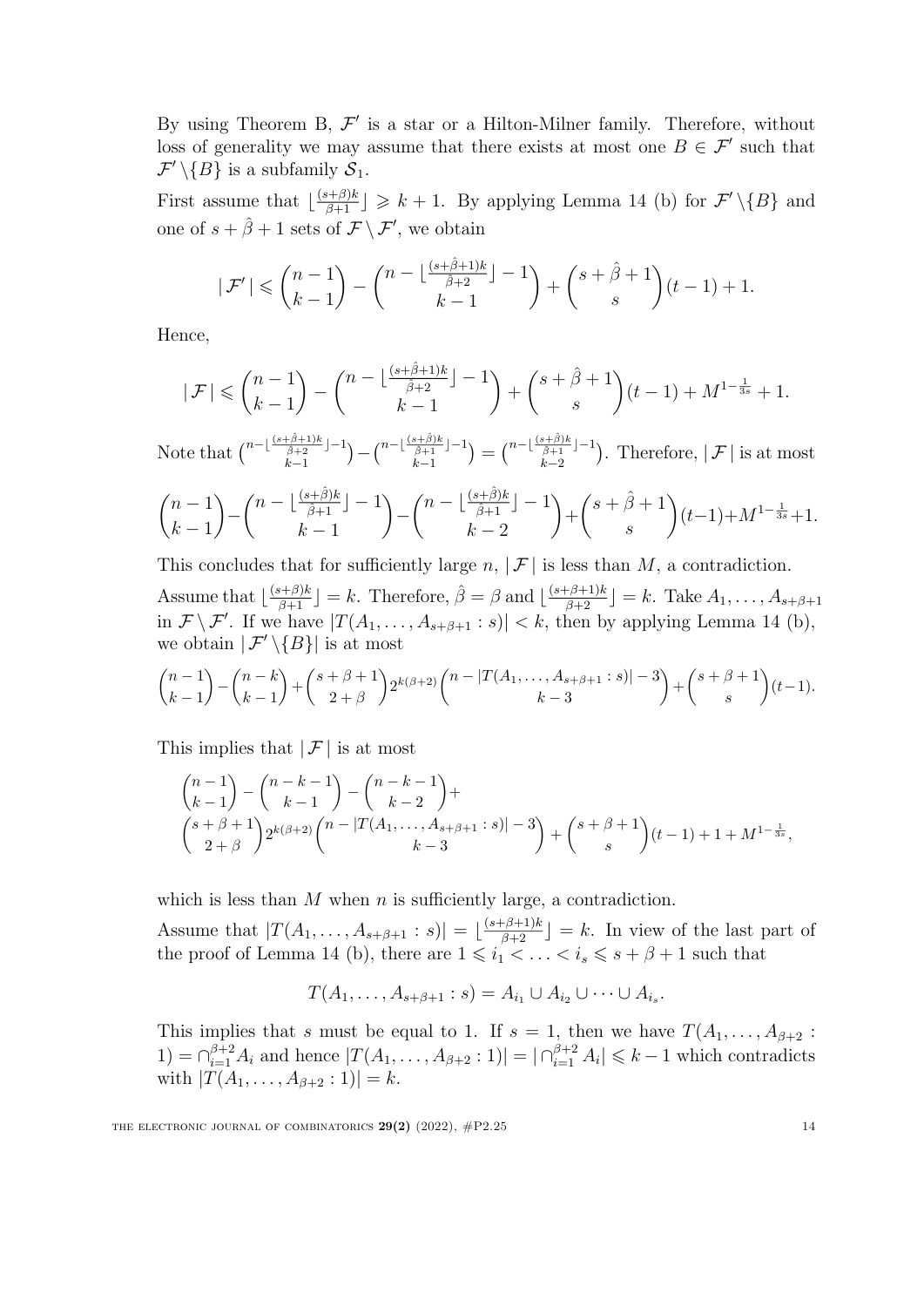(iii)  $\ell(\mathcal{F}) > M^{1-\frac{1}{3s}}$ .

By Lemma [B,](#page-10-0) we have  $e(KG_{n,k}[\mathcal{F}]) \geq \frac{M^{2-\frac{2}{3s}}}{2\binom{2k}{k}}$  and by Theorem [E](#page-10-1), *F* contains a subgraph which is isomorphic to  $K_{s,t}$  when *n* is sufficiently large.

Note that perhaps for some *k, s,* and  $\beta$  there exist no pairwise distinct  $A_1, \ldots, A_{s+\beta}$ satisfying Condition [\(2](#page-5-1)) in Theorem [7.](#page-5-0) For example, one may choose  $k = 3, s = 3$ , and  $\beta = 5$ . Thus, we have  $\lfloor \frac{(s+\beta)k}{\beta+1} \rfloor = 4$ . Since  $\bigcup_{i=1}^{8} A_i = T(A_1, \ldots, A_8 : 3)$ , if there exist  $A_1, \ldots, A_8$  for which  $|T(A_1, \ldots, A_8:3)| = 4$ , then at least two of  $A_i$ 's must be identical, which is not possible. Therefore, for some  $k$ ,  $s$ , and  $\beta$  there do not exist any  $A_1, \ldots, A_{s+\beta}$ such that  $|T(A_1,\ldots,A_{s+\beta}:s)| = \lfloor \frac{(s+\beta)k}{\beta+1} \rfloor$ . Consequently, as we showed in the proof of Theorem [7](#page-5-0), each  $(s, t)$ -union intersecting family  $\mathcal F$  is of size less than  $\binom{n-1}{k-1}$  $) - {n - \lfloor {\frac{(s+\beta)k}{\beta+1}} \rfloor - 1 \over k-1}$  $\big).$ 

*k*−1 *k*−1 Here we intend to elaborate on the *i*th largest (*s,t*)-union intersecting families for some *i*. Assume that *n* is sufficiently large. Let  $\{A_1, \ldots, A_s\}$  be *s* pairwise distinct *k*-subsets of [*n*]. By Definition [5](#page-4-1) we know that  $T(A_1, \ldots, A_s : s) = \bigcup_{i=1}^s A_i$ . Define

$$
\mathcal{L} \stackrel{\text{def}}{=} \mathcal{S}_1(A_1, \ldots, A_s : s) \cup \{A_1, \ldots, A_s\} \cup \{F_1, \ldots, F_{t-1}\}\
$$

where  $F_i \in S_1 \setminus S_1(A_1, \ldots, A_s : s)$ . By using Inequality [\(3\)](#page-9-0), one can verify that  $|L|$  is equal to

$$
\binom{n-1}{k-1} - \binom{n-|T(A_1,\ldots,A_s:s)|-1}{k-1} + s + t - 1.
$$

Let  $n = n(k, s)$  be sufficiently large and  $s \ge 2$ . If  $\lfloor \frac{(s+1)k}{2} \rfloor < |T(A_1, \ldots, A_s : s)| \le sk$ , then by using Theorem [7](#page-5-0),  $\mathcal{L}$  is the *i*th largest  $(s,t)$ -union intersecting family, where  $i = sk - |T(A_1, \ldots, A_s : s)| + 2.$ 

If  $|T(A_1, \ldots, A_s : s)| = \lfloor \frac{(s+1)k}{2} \rfloor$ , then  $|L|$  is equal to  $\binom{n-1}{k-1}$  $\bigg) - {n - \lfloor \frac{(s+1)k}{2} \rfloor - 1 \over k - 1}$ *k*−1  $)+ s + t - 1.$ Let  $\{A'_1, \ldots, A'_{s+1}\}$  be  $s+1$  pairwise distinct k-subsets of [n] such that  $T(A'_1, \ldots, A'_{s+1})$ :  $s) = \lfloor \frac{(s+1)k}{2} \rfloor$ . Define

$$
\mathcal{L}' \stackrel{\text{def}}{=} \mathcal{S}_1(A'_1, \ldots, A'_{s+1} : s) \cup \{A'_1, \ldots, A'_{s+1}\} \cup \{F'_1, \ldots, F'_{t-1}\}.
$$

We have  $|\mathcal{L}'|$  is equal to  $\binom{n-1}{k-1}$ *k*−1  $-\binom{n-\lfloor\frac{(s+1)k}{2}\rfloor-1}{k-1}$ *k*−1  $+ s + t$  which is greater than  $| \mathcal{L} |$ . Therefore, *L*<sup>′</sup> and *L* are the  $(\lfloor \frac{(s-1)k}{2} \rfloor + 2)$ th and  $(\lfloor \frac{(s-1)k}{2} \rfloor + 3)$ th largest  $(s, t)$ -union intersecting families, respectively.

Now assume that there are two families  $\{A_1, \ldots, A_s\}$  and  $\{A'_1, \ldots, A'_{s+1}\}$  such that  $|T(A_1,\ldots,A_s:s)| = \lfloor \frac{(s+1)k}{2} \rfloor - 1$  and  $|T(A'_1,\ldots,A'_{s+1}:s)| = \lfloor \frac{(s+1)k}{2} \rfloor - 1$ . If  $(s+1)k$ is even, then  $2|T(A'_1,\ldots,A'_{s+1}:s)| = (s+1)k-2$ . Therefore, there are at most two members in  $\bigcup_{i=1}^{s+1} A'_i$  such that each of them appears in one of  $A'_i$ 's. If for each  $i \leq s+1$ we have  $A'_i \subset T(A'_1, \ldots, A'_{s+1} : s)$ , in view of Expression ([2\)](#page-9-1), we obtain

$$
|\mathcal{L}'| = \binom{n-1}{k-1} - \binom{n - \lfloor \frac{(s+1)k}{2} \rfloor}{k-1} + s + t.
$$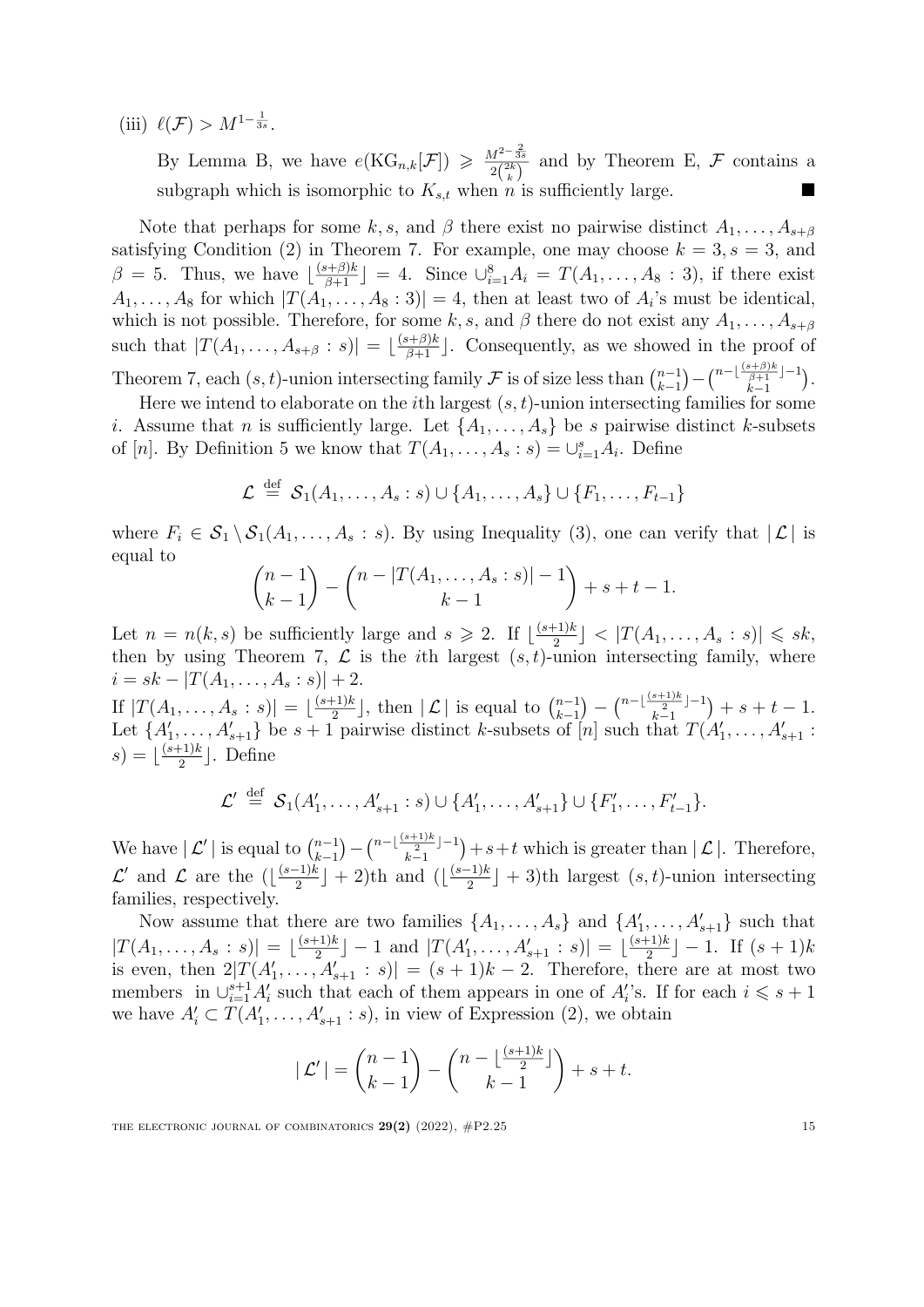If for only one  $i \leq s + 1$  we have  $A'_i \nsubseteq T(A'_1, \ldots, A'_{s+1} : s)$ , then one can construct an  $(s, t)$ -union intersecting family  $\mathcal{L}'_1$  with  $\ell(\mathcal{L}'_1) = s + 1$  and

$$
|\mathcal{L}'_1| = \binom{n-1}{k-1} - \binom{n - \lfloor \frac{(s+1)k}{2} \rfloor}{k-1} + s + t.
$$

Now suppose that  $A'_i \nsubseteq T(A'_1, \ldots, A'_{s+1}: s)$  and  $A'_j \nsubseteq T(A'_1, \ldots, A'_{s+1}: s)$  for exactly two  $1 \leq i \neq j \leq s+1$ . In view of Expression ([2](#page-9-1)), one easily sees that the number of elements in  $S_1$  which has no common element with  $T(A'_1, \ldots, A'_{s+1} : s)$  and intersects at least two of  $A_i$ 's is  $\binom{n-|T(A'_1,...,A'_{s+1}:s)|-3}{k-3}$ *k*−3 ). Therefore, for  $0 \leq m \leq t-1$ , one can construct a maximal  $(s, t)$ -union family  $\mathcal{L}'_{2,m}$  with  $\ell(\mathcal{L}'_{2,m}) = s + 1$  and

$$
|\mathcal{L}_{2,m}'| = \binom{n-1}{k-1} - \binom{n - \lfloor \frac{(s+1)k}{2} \rfloor}{k-1} + \binom{n - \lfloor \frac{(s+1)k}{2} \rfloor - 2}{k-3} + s + t + m.
$$

Therefore, we have some different types  $(s, t)$ -union intersecting families with  $\ell(\mathcal{F}) = s+1$ ,  $|T(A'_1,\ldots,A'_{s+1}:s)| = \lfloor\frac{(s+1)k}{2}\rfloor - 1$ , and different sizes and one type of  $(s,t)$ -union intersecting families with  $\ell(\mathcal{F}) = s$ ,  $|T(A_1, \ldots, A_s : s)| = \lfloor \frac{(s+1)k}{2} \rfloor - 1$ .

If  $(s + 1)k$  is odd, then  $2|T(A'_1, \ldots, A'_{s+1} : s)| = (s + 1)k - 3$ . Therefore, there are at most three members in  $\bigcup_{i=1}^{s+1} A'_i$  such that each of them appears in one of  $A'_i$ 's. Using the same discussion as above one can find some different types of (*s,t*)-union intersecting families with  $\ell(\mathcal{F}) = s + 1$ ,  $|T(A'_1, \ldots, A'_{s+1} : s)| = \lfloor \frac{(s+1)k}{2} \rfloor - 1$ , and different sizes.

In the proof of Theorem [9](#page-6-1), we need the following theorem by Frankl [[13\]](#page-20-15) and indepen-dently Kalai [\[26\]](#page-20-16) which is a generalization of a classical result due to Bollobás [[3](#page-19-8)].

<span id="page-15-0"></span>**Theorem F.** [\[13](#page-20-15),[26\]](#page-20-16) Let k and l be two positive integers and let  $\{(A_1, B_1), \ldots, (A_h, B_h)\}\$ be a family of pairs of subsets of an arbitrary set with  $|A_i| = k$  and  $|B_i| = \ell$  for all  $1 \leq i \leq h$ . If  $A_i \cap B_i = \emptyset$  for  $1 \leq i \leq h$  and  $A_i \cap B_j \neq \emptyset$  for  $1 \leq i \leq j \leq h$ , then  $h \leqslant \binom{k+\ell}{k}.$ 

For simplicity of notation, for each  $1 \leq i \leq k-1$ , define  $N_i \stackrel{\text{def}}{=} {\binom{n-1}{k-1}} - {\binom{n-k}{k-1}} + {\binom{n-k-i}{k-i-1}}$ *k*−1 *k*−1 *k*−*i*−1 and for *k* define  $N_k \stackrel{\text{def}}{=} {\binom{n-1}{k-1}}$  $\binom{n-k}{k-1}$ ). Note that for  $1 \leq i \leq k-1$ , we have that  $N_{i-1} - N_i = \binom{n-k-i}{k-i}$  $) = \Omega(n^{k-i}).$ 

*Proof of Theorem* [9](#page-6-1). First we show that  $\ell(\mathcal{F}) \leq \binom{2k-1}{k-1}$  $(t-1)$ . If  $t = 1$ ,  $\mathcal{F}$  is intersecting and hence  $\ell(\mathcal{F}) = 0$ . Assume that  $t \geq 2$  and  $\mathcal{F}$  is not intersecting. Therefore, there exists some disjoint pair in *F*. For a *k*-set *A*, define  $N(A) = \{B \in \binom{[n]}{k} | A \cap B = \emptyset\}$ . Define  $\mathcal{F}_1 = \mathcal{F}$ . For each  $i \geq 2$ , if there exists some disjoint pair in  $\mathcal{F}_{i-1}$ , choose  $B_{i-1} \in \mathcal{F}_{i-1}$ and  $C_{i-1} \in N(B_{i-1}) \cap \mathcal{F}_{i-1}$  and define  $\mathcal{F}_i = \mathcal{F}_{i-1} \setminus (N(B_{i-1})$ . Let *m* be the largest index *i* for which  $\mathcal{F}_i$  contains some disjoint pair. For  $m + 1 \leqslant j \leqslant 2m$ , set  $B_j = C_{2m-j+1}$ and  $C_j = B_{2m-j+1}$ . One may check that the family $\{(B_1, C_1), \ldots, (B_{2m}, C_{2m})\}$  satisfies the condition of Theorem [F](#page-15-0) for  $l = k$  and consequently  $m \leqslant \binom{2k-1}{k-1}$ ). Let  $\cal N$  be a subfamily of *F* defined as follows

$$
\mathcal{N} = \Big\{ F \in \mathcal{F} \vert \text{there is some } i \leq m \text{ such that } F \cap B_i = \varnothing \Big\}.
$$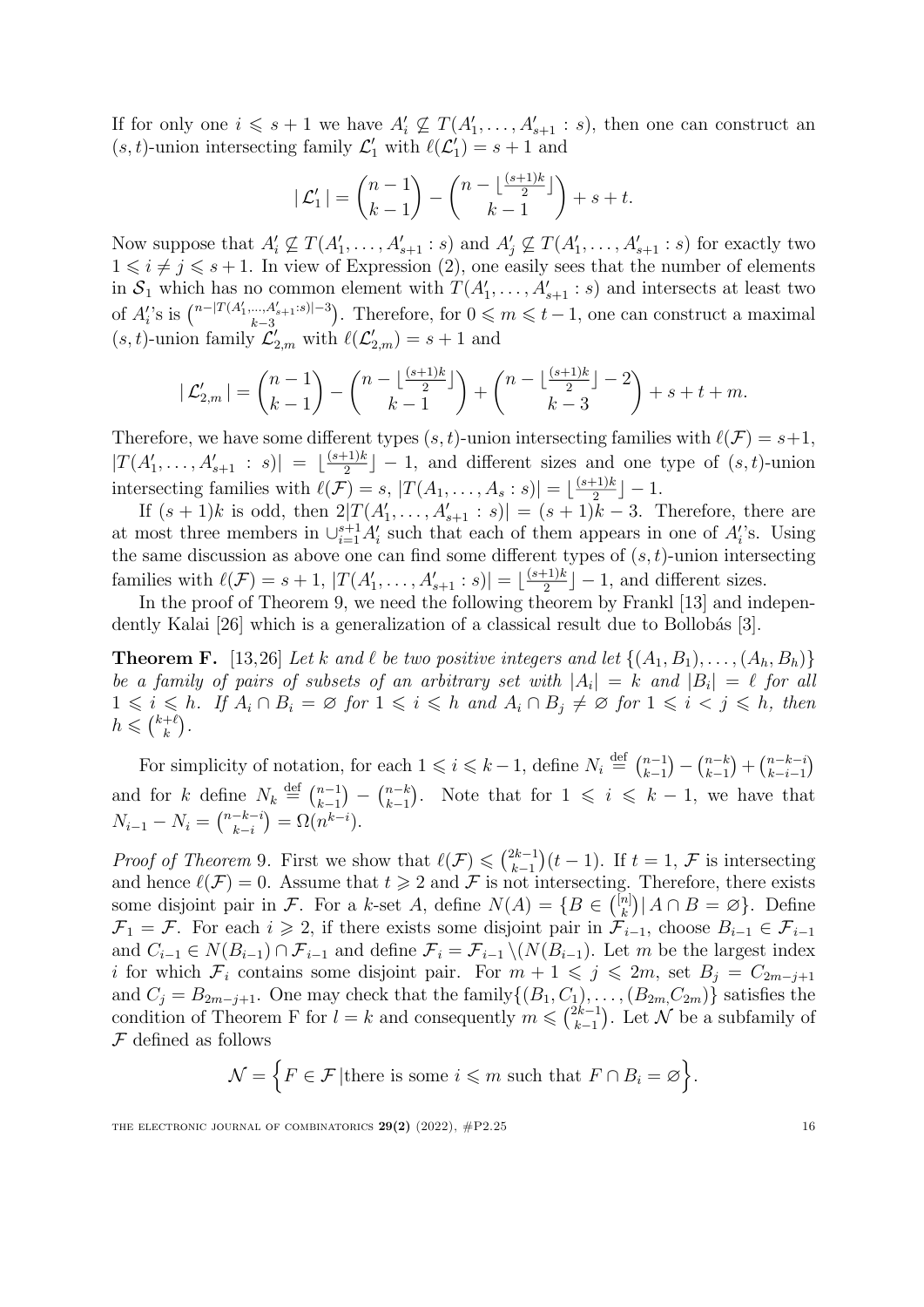Since *F* is  $(1, t)$ -union intersecting, one can verify that  $|\mathcal{N}| \leq m(t-1)$ . Note that  $\mathcal{F}_{m+1}$  is an intersecting family and  $\mathcal F$  is disjoint union of  $\mathcal{F}_{m+1}$  and  $\mathcal N$ . This yields  $\ell(\mathcal{F}) \leqslant |\mathcal{N}| \leqslant \binom{2k-1}{k-1}$  $(t-1)$ .

Assume that  $|\mathcal{F}| = N_{\gamma} + \gamma t$ . Let  $\mathcal{F}^*$  be one of largest intersecting subfamilies of  $\mathcal{F}$ such that  $\Delta(\mathcal{F}^*)$  has the maximum possible value. Assume that  $\mathcal{F} \setminus \mathcal{F}^* = \{A_1, \ldots, A_{\ell(\mathcal{F})}\}.$ Therefore,  $|\mathcal{F}^*| = |\mathcal{F}| - \ell(\mathcal{F})$ . Consider the following three cases.

1.  $\ell(\mathcal{F}) = \gamma$  and  $\mathcal{F}^* \subset \mathcal{S}_1$ .

We have  $|\mathcal{F}^*| = N_\gamma + \gamma(t-1)$ . Since  $\ell(\mathcal{F}) = \gamma$  and  $\mathcal{F} = \mathcal{F}^* \cup \{A_1, \ldots A_\gamma\}$ , each  $A_j$ is disjoint from at least one member of  $\mathcal{F}^*$  and hence  $1 \notin \bigcup_{j=1}^{\gamma} A_j$ . Then

$$
\mathcal{F}^* \setminus (\cup_{j=1}^{\gamma} N(A_j)) \subseteq \mathcal{S}_1(A_1, \ldots, A_{\gamma}: 1).
$$

Since  $\gamma \le k - 2$ , by applying Lemma [14](#page-8-1) (c), we conclude that  $| \mathcal{F}^* \setminus (\cup_{j=1}^{\gamma} N(A_j)) | \le$  $N_{\gamma}$ . Since *F* is (1*,t*)-union intersecting, for each *j*,  $A_j$  is disjoint from at most  $t-1$ members of *F*. As for each *j*,  $|N(A_i) \cap F| \leq t - 1$ ,  $|F| = N_{\gamma} + \gamma t$ , and

$$
\mathcal{F} = \mathcal{F}^* \setminus (\cup_{j=1}^{\gamma} N(A_j)) \cup (\cup_{j=1}^{\gamma} N(A_j) \cap \mathcal{F}) \cup \{A_1, \ldots, A_{\gamma}\},
$$

we have  $\mathcal F$  is a disjoint union of

$$
\mathcal{F}^* \setminus (\cup_{j=1}^{\gamma} N(A_j)), N(A_1) \cap \mathcal{F}, \ldots, N(A_{\gamma}) \cap \mathcal{F}, \text{ and } \{A_1, \ldots, A_{\gamma}\}.
$$

Moroever, for each *j*, we have  $|N(A_i) \cap \mathcal{F}| = t - 1$ ,  $N(A_i) \cap \mathcal{F} \subseteq \mathcal{F}^* \subseteq \mathcal{S}_1$ , and  $| \mathcal{F}^* \setminus (\cup_{j=1}^{\gamma} N(A_j)) | = N_{\gamma}$ . From the last equality and by using Lemma [14](#page-8-1) (c), we obtain

$$
\mathcal{F}^* \setminus (\cup_{j=1}^{\gamma} N(A_j)) = \mathcal{S}_1(A_1, \ldots, A_{\gamma}: 1)
$$

and  $| \bigcap_{j=1}^{\gamma} A_j | = k - 1$ . By taking  $E = \bigcap_{j=1}^{\gamma} A_j$  and  $J = \{1\} \cup (\bigcup_{j=1}^{\gamma} A_j \setminus E)$ in Definition [1](#page-2-2), one can see that  $\mathcal{F} \setminus (\cup_{j=1}^{\gamma} N(A_j))$  is isomorphic to  $\mathcal{J}_{\gamma}$ . For each  $j \le \beta + 1$ , by taking  $\mathcal{B}_j = N(A_j) \cap \mathcal{F}$  in Definition [8,](#page-5-2) one can check that  $\mathcal{F}$  is isomorphic to  $\mathcal{J}_{\gamma}^{1,t}$ . By Theorem [C](#page-2-1),  $\mathcal{F}^*$  is either a star or isomorphic to a subfamily  $\mathcal{J}_i$  where  $0 \leqslant i \leqslant \gamma - 1$ .

2.  $\gamma + 1 \leq \ell(\mathcal{F}) \leq \binom{2k-1}{k-1}$  $(t-1)$  *and*  $\mathcal{F}^* \subseteq \mathcal{S}_1$ *.* 

Let  $A_1, \ldots, A_{\gamma+1} \in \mathcal{F} \setminus \mathcal{F}^*$ . By using minimality of  $\ell(\mathcal{F})$ , each  $A_i$  is disjoint from at least one member of  $\mathcal{F}^*$ . Therefore,  $1 \notin A_i$  for each  $i \leq \gamma + 1$ . Then

$$
\mathcal{F}^* \setminus ((\cup_{i=1}^{\gamma+1} N(A_i)) \subseteq \mathcal{S}_1(A_1, \ldots, A_{\gamma+1}: 1)
$$

and by applying Lemma [14](#page-8-1) (c), we obtain  $| \mathcal{F}^* \setminus ((\bigcup_{i=1}^{\gamma+1} N(A_i)) | \leq N_{\gamma+1}$ . Since

$$
\mathcal{F} = (\mathcal{F}^* \setminus (\cup_{j=1}^{\gamma+1} N(A_j)) \cup (\cup_{i=1}^{\gamma+1} N(A_i) \cap \mathcal{F}) \cup \{A_1, \ldots, A_{\ell(\mathcal{F})}\},
$$

we have  $|F| \le N_{\gamma+1} + (\gamma+1)(t-1) + \ell(F) < N_{\gamma}$ , which is not possible when *n* is sufficiently large.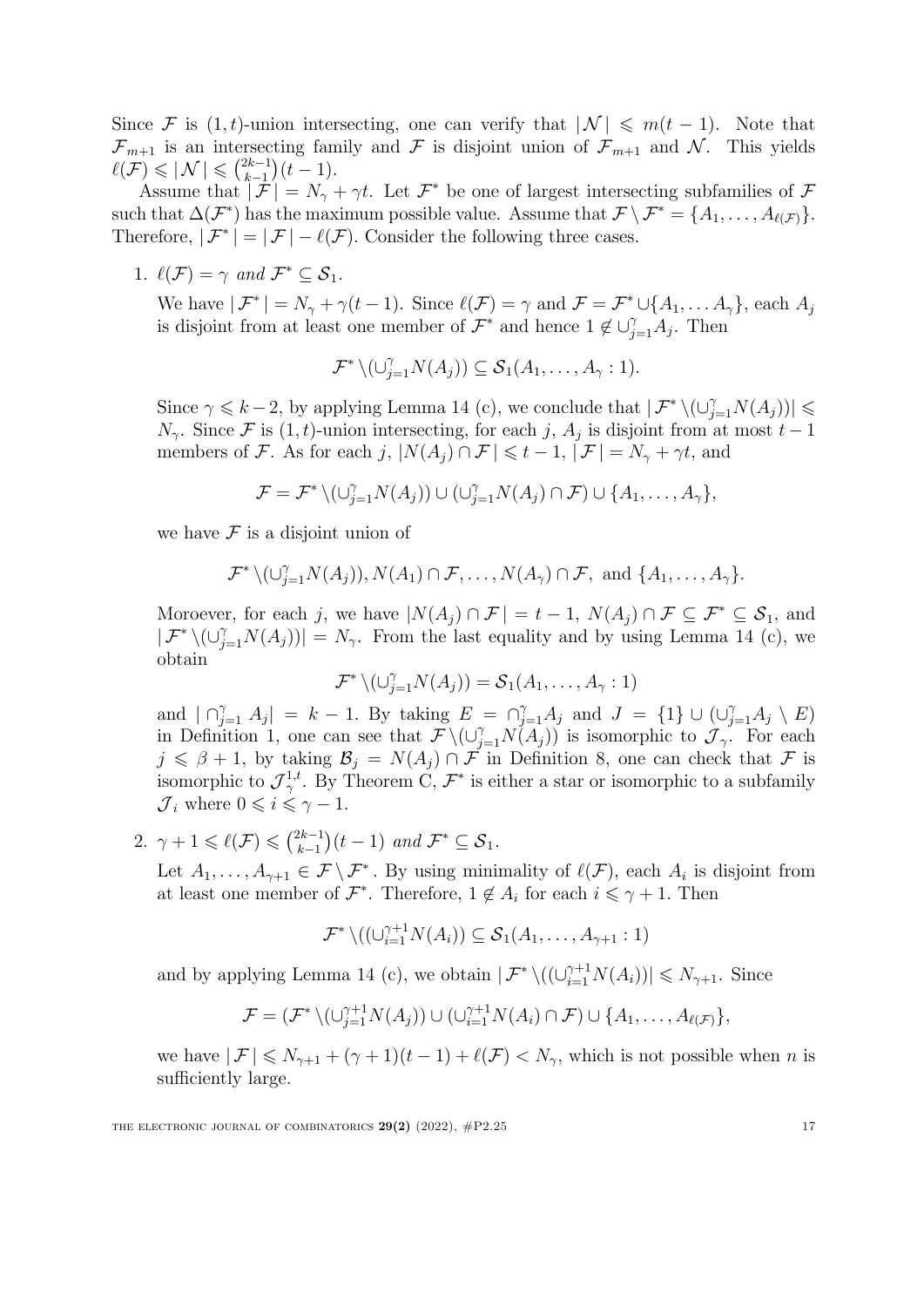3.  $\gamma \leqslant \ell(\mathcal{F}) \leqslant {2k-1 \choose k-1}$  $(t-1)$  *and*  $\mathcal{F}^*$  *is not a star.* 

By Theorem [C](#page-2-1),  $\mathcal{F}^* \subseteq \mathcal{J}_c$  for some  $1 \leqslant c \leqslant \beta + 1$ . Then, for some  $b \leqslant c$ , there exist  $B_1,\ldots,B_b \in \mathcal{F}^*$  such that  $\mathcal{F}^* \setminus \{B_1,\ldots,B_b\} \subseteq \mathcal{S}_1$  and  $B_j \notin \mathcal{S}_1$ . At most *b* − 1 of  $A_1, \ldots, A_\gamma$  contain 1; otherwise if for  $1 \leq j_1 \leq \cdots \leq j_b \leq \gamma$  we have  $1 \in \bigcap_{i=1}^b A_{j_i}$ , then  $\mathcal{F}' = (\mathcal{F}^* \setminus \{B_1, \ldots, B_b\}) \cup \{A_{j_1}, \ldots, A_{j_b}\}$  is an intersecting family with  $|{\mathcal{F}}'| = |{\mathcal{F}}^*|$  and  $\Delta({\mathcal{F}}') > \Delta({\mathcal{F}}^*)$ , which contradicts with the fact that  $\Delta({\mathcal{F}}^*)$ has the maximum possible value. Therefore, without loss of generality we can assume that  $A_1, \ldots, A_{b'}$  do not contain 1 for  $b' = \gamma + 1 - b$ . Hence,

$$
\mathcal{F}^* \setminus ((\cup_{j=1}^{b'} N(A_j)) \cup \{B_1, \ldots, B_b\}) \subseteq \mathcal{S}_1(A_1, \ldots, A_{b'}, B_1, \ldots, B_b : 1)
$$

and by Lemma [14](#page-8-1) (c), we obtain  $|\mathcal{F}^*\setminus ((\cup_{j=1}^{b'} N(A_j)) \cup \{B_1,\ldots,B_b\})| \le N_{\gamma+1}$ . Since

$$
\mathcal{F} = (\mathcal{F}^* \setminus \bigcup_{j=1}^{b'} N(A_j)) \cup (\bigcup_{j=1}^{b'} N(A_j) \cap \mathcal{F}) \cup \{A_1, \ldots, A_{\ell(\mathcal{F})}\},
$$

we obtain  $|\mathcal{F}| \leq N_{\gamma+1} + b + b'(t-1) + \ell(\mathcal{F}) < N_{\gamma}$ , which is not possible when *n* is sufficiently large.

It can be seen that the next corollary is a direct consequence of Theorem [9.](#page-6-1) Notice that we need to apply Theorem [C](#page-2-1) to prove it.

Corollary 15. Let *n*,  $k \geq 5$ ,  $t \geq 1$ , and  $\gamma \leq k-2$  be nonnegative integers such that  $n = n(k, t, \gamma)$  *is sufficiently large.* Let F be a  $(1, t)$ *-union intersecting family that is not isomorphic to a subfamily of*  $\mathcal{J}_i \cup \mathcal{B}$  *where*  $\mathcal{B} \subseteq \mathcal{S}_1 \setminus \mathcal{J}_i$  *and*  $0 \leq i \leq \gamma - 1$ *. Then* 

$$
|\mathcal{F}| \leqslant {n-1 \choose k-1} - {n-k \choose k-1} + {n-k-\gamma \choose k-\gamma-1} + \gamma t.
$$

*Equality holds if and only if*  $\mathcal{F}$  *is isomorphic to some*  $\mathcal{J}^{1,t}_{\gamma}$ .

For the proof of Theorem [11](#page-7-0) we need to use the well-known Erdős-Stone-Simonovits theorem [\[10](#page-19-9), [11](#page-19-10)]. For a given graph *G*, the *Turán number*  $ex(n, G)$  is defined to be the maximum number of edges in a graph with *n* vertices containing no subgraph isomorphic to *G*. The Erdős-Stone-Simonovits theorem asserts that for any graph *G* with  $\chi(G) \geq 2$ ,  $ex(G, n) = (1 - \frac{1}{\chi(G)-1})(\binom{n}{2} + o(n^2)).$ 

*Proof of Theorem* [11](#page-7-0)*.* The proof is by induction on *r*. By Theorem [7,](#page-5-0) the assertion is true when  $r = 1$ . Let  $r \ge 2$ . Suppose now that the assertion is true for  $r - 1$ . Also, without loss of generality suppose that

$$
|\mathcal{F}| = \binom{n}{k} - \binom{n-r}{k} - \binom{n - \lfloor \frac{(s_{r+1} + \beta)k}{\beta + 1} \rfloor - r}{k - 1} + s_r + s_{r+1} + \hat{\beta} - 1.
$$

Consider the following cases.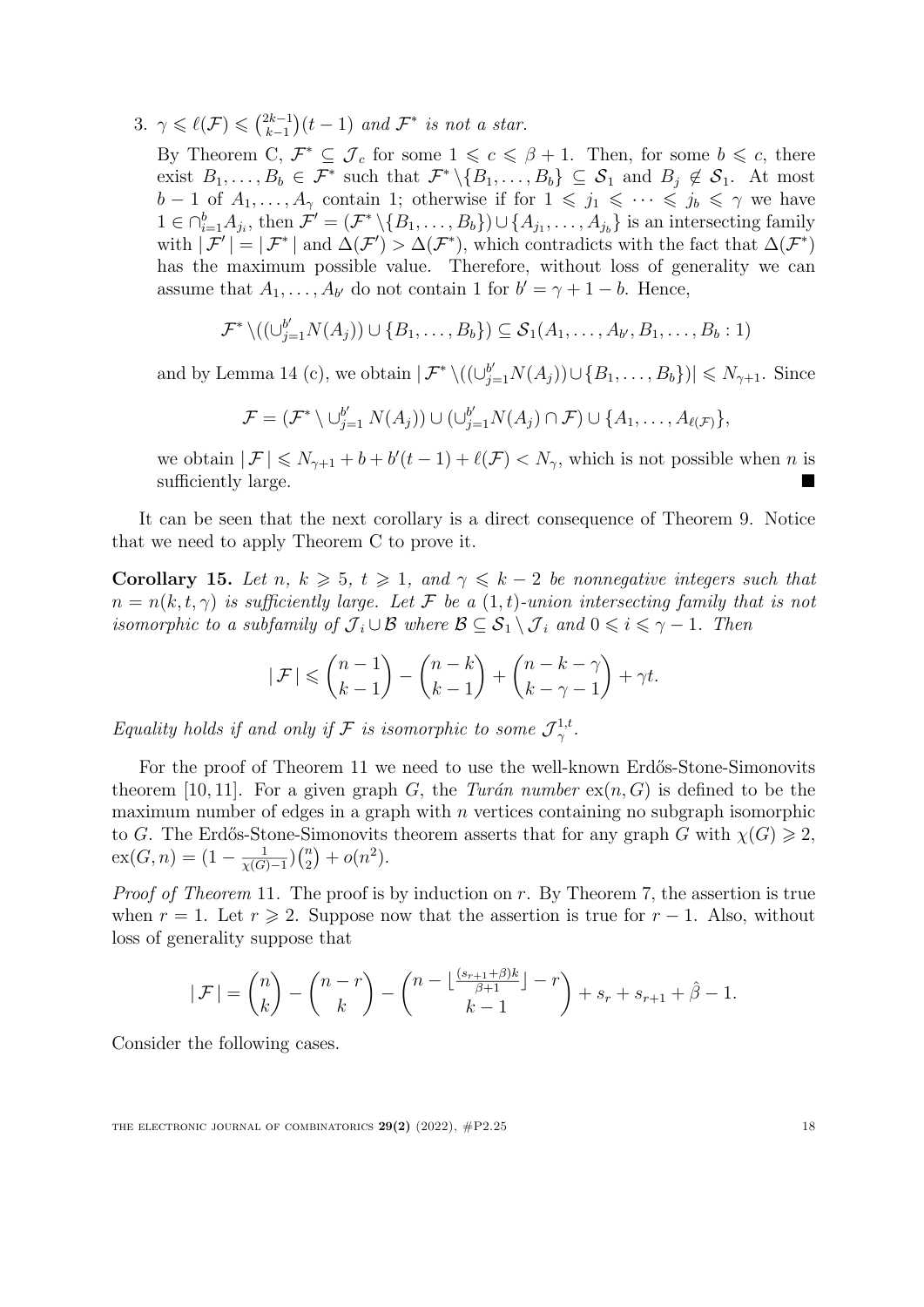1. max<sub>*i*∈[*n*]</sub>  $|\mathcal{F} \cap \mathcal{S}_i| \leq (n-1)$ <sub>*k*−1</sub>  $\left( \begin{matrix} n-\sum_{j=2}^{r+1} s_j k-1 \\ k-1 \end{matrix} \right)$ *k*−1  $+ s_1.$ 

Then the number of disjoint pair in  $\mathcal F$  is at least

$$
\binom{|\mathcal{F}|}{2} - \sum_{i \in [n]} \binom{|\mathcal{F} \cap \mathcal{S}_i|}{2} \ge (1 - \frac{1}{r}) \binom{|\mathcal{F}|}{2} + o(|\mathcal{F}|^2)
$$

provided that *n* is large enough. Hence, by the Erdős-Stone-Simonovits theorem  $KG_{n,k}[\mathcal{F}]$  contains some subgraph isomorphic to  $K_{s_1,s_2,...,s_{r+1}}$  provided that n is large enough, which is a contradiction.

2. max<sub>*i*∈[*n*]</sub>  $|\mathcal{F} \cap \mathcal{S}_i| > {n-1 \choose k-1}$  $) - {n - \sum_{j=2}^{r+1} s_j k - 1 \over k-1}$ *k*−1  $+ s_1.$ 

Without loss of generality assume that  $\max_{i \in [n]} |\mathcal{F} \cap \mathcal{S}_i| = |\mathcal{F} \cap \mathcal{S}_n|$ . If  $\mathcal{S}_n \not\subset \mathcal{F}$ , then  $|\mathcal{F} \cap \mathcal{S}_n| < \binom{n-1}{k-1}$ ). Therefore,

$$
|\mathcal{F} \setminus \mathcal{S}_n| \geqslant {n-1 \choose k} - {n-r \choose k} - {n-\lfloor \frac{(s_{r+1}+\beta)k}{\beta+1} \rfloor - r \choose k-1} + s_r + s_{r+1} + \hat{\beta}.
$$

By induction hypothesis  $KG_{n-1,k}[F \setminus S_n]$  contains a copy  $K_{s_2,\dots,s_{r+1}}$ . As

$$
|\mathcal{F} \cap \mathcal{S}_n| > {n-1 \choose k-1} - {n - \sum_{j=2}^{r+1} s_j k - 1 \choose k-1} + s_1,
$$

one can greedily pick  $s_1$  sets of  $S_n$  such that constructs a copy of  $K_{s_1, s_2, \dots, s_{r+1}}$  in  $KG_{n,k}[F]$ , a contradiction. Therefore, one can assume that  $S_n \subset \mathcal{F}$ . Similarly as before  $KG_{n-1,k}[\mathcal{F} \setminus \mathcal{S}_n]$  does not contain any copy of  $K_{s_2,\ldots,s_{r+1}}$ . Therefore, by induction hypothesis, we have

$$
|\mathcal{F} \setminus \mathcal{S}_n| \leqslant {n-1 \choose k} - {n-r \choose k} - {n-\lfloor \frac{(s_{r+1}+\beta)k}{\beta+1} \rfloor -r \choose k-1} + s_r + s_{r+1} + \hat{\beta} - 1,
$$

and the equality holds if and only if  $\mathcal{F} \setminus \mathcal{S}_n$  is isomorphic to

$$
\bigcup_{i=1}^{r-2} (\mathcal{S}_i \setminus \mathcal{S}_n) \cup (\mathcal{S}_{r-1}^{[r-2]}(A_1, A_2, \dots, A_{s_{r+1}+\hat{\beta}} : s) \setminus \mathcal{S}_n) \cup \{A_1, A_2, \dots, A_{s_{r+1}+\hat{\beta}}\} \cup \{F_1, \dots, F_{s_r-1}\}\
$$

such that

$$
|T(A_1, A_2, \dots, A_{s_{r+1}+\hat{\beta}})| = \left\lfloor \frac{(s_{r+1}+\beta)k}{\beta+1} \right\rfloor,
$$

 $F_i \in S_{r-1} \setminus S_{r-1}^{[r-2]}(A_1, A_2, \ldots, A_{s+\hat{\beta}} : s)$ , and  $F_i \cap [r-2] = \varnothing$  for each i (Note that in this step all families are subfamilies of  $\binom{[n-1]}{k}$  because we remove  $S_n$  from  $\mathcal F$  so we do not meet *n*.).

Thus,

$$
|\mathcal{F}| \leqslant {n \choose k} - {n-r \choose k} - {n - \lfloor \frac{(s_{r+1} + \beta)k}{\beta + 1} \rfloor - r \choose k - 1} + s_r + s_{r+1} + \hat{\beta} - 1,
$$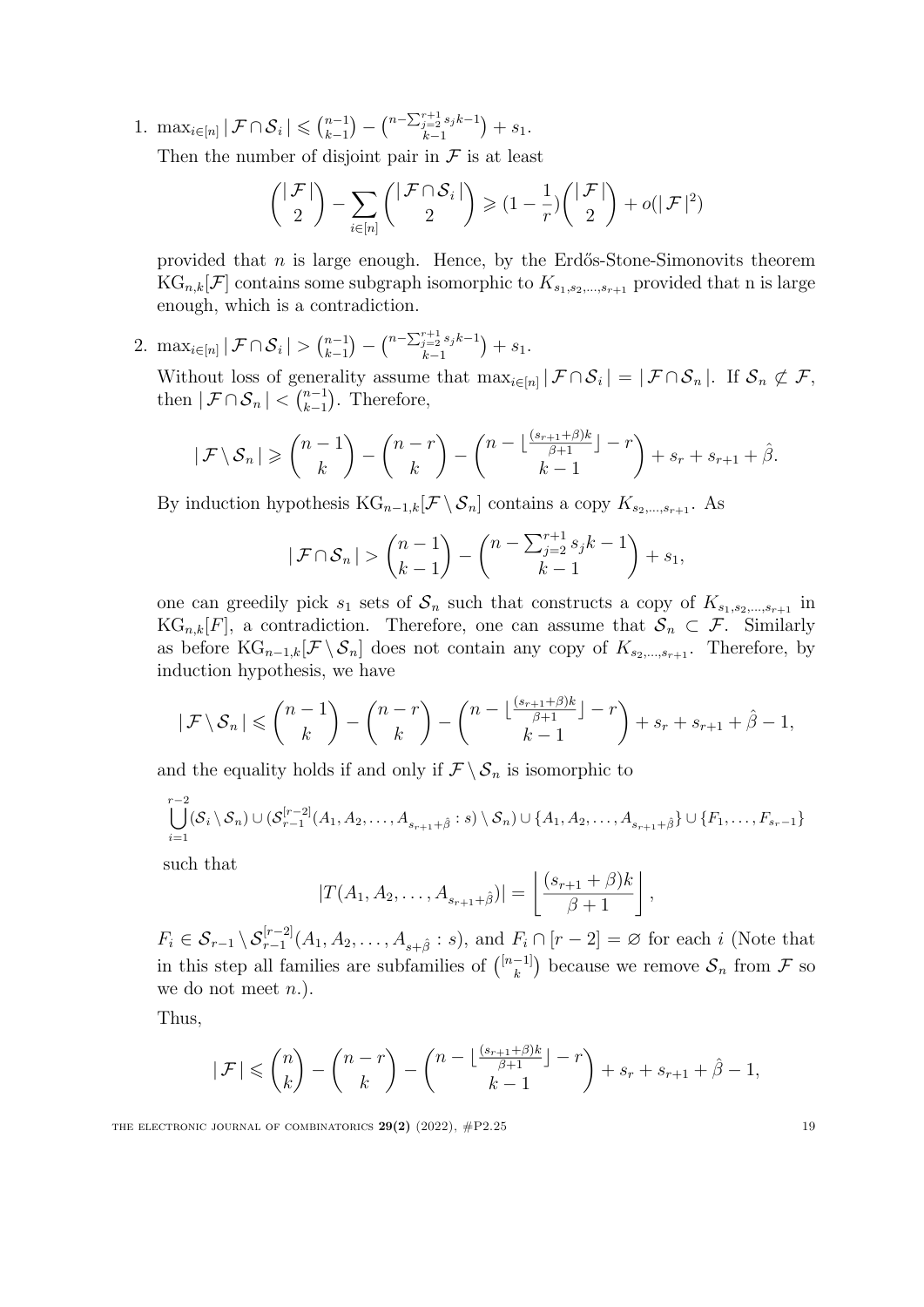and the equality holds if and only if  $\mathcal F$  is isomorphic to

$$
\bigcup_{i=1}^{r-1} S_i \cup S_r^{[r-1]}(A_1, A_2, \dots, A_{s_{r+1}+\hat{\beta}} : s) \cup \{A_1, A_2, \dots, A_{s_{r+1}+\hat{\beta}}\} \cup \{F_1, \dots, F_{s_r-1}\}\
$$

such that  $|T(A_1, A_2, \ldots, A_{s_{r+1}+\hat{\beta}})| = \lfloor \frac{(s_{r+1}+\beta)k}{\beta+1} \rfloor, F_i \in S_r \setminus S_r^{[r-1]}(A_1, A_2, \ldots, A_{s+\hat{\beta}})$ *s*), and  $F_i \cap [r-1] = \emptyset$  for each *i*.

The proof of Theorem [13](#page-7-1) is the same as the proof of Theorem [11](#page-7-0).

# Acknowledgements

The author is grateful to Meysam Alishahi and Amir Daneshgar for their valuable comments. This research was in part supported by a grant from IPM (No. 98050012).

## References

- <span id="page-19-1"></span>[1] M. Alishahi and A. Taherkhani. Extremal *G*-free induced subgraphs of Kneser graphs. *J. Combin. Theory Ser. A*, 159:269–282, 2018.
- <span id="page-19-2"></span>[2] J. Balogh, B. Bollobás, and B. P. Narayanan. Transference for the Erdős–Ko–Rado theorem. *Forum Math. Sigma*, 3:e23, 18, 2015.
- <span id="page-19-8"></span>[3] B. Bollob´as. On generalized graphs. *Acta Math. Acad. Sci. Hungar.*, 16:447–452, 1965.
- <span id="page-19-6"></span>[4] B. Bollobás, D. E. Daykin, and P. Erdős. Sets of independent edges of a hypergraph. *Quart. J. Math. Oxford Ser. (2)*, 27(105):25–32, 1976.
- <span id="page-19-3"></span>[5] B. Bollobás, B. P. Narayanan, and A.M. Raigorodskii. On the stability of the Erdős-Ko-Rado theorem. *J. Combin. Theory Ser. A*, 137:64–78, 2016.
- <span id="page-19-4"></span>[6] M. Deza and P. Frankl. Erd˝os-Ko-Rado theorem-22 years later. *SIAM Journal on Algebraic Discrete Methods*, 4(4):419–431, 1983.
- <span id="page-19-5"></span>[7] P. Erd˝os. A problem on independent *r*-tuples. *Ann. Univ. Sci. Budapest. E¨otv¨os Sect. Math.*, 8:93–95, 1965.
- <span id="page-19-7"></span>[8] P. Erd˝os and T. Gallai. On maximal paths and circuits of graphs. *Acta Math. Acad. Sci. Hungar*, 10:337–356 (unbound insert), 1959.
- <span id="page-19-0"></span>[9] P. Erdős, C. Ko, and R. Rado. Intersection theorems for systems of finite sets. *Quart. J. Math. Oxford Ser. (2)*, 12:313–320, 1961.
- <span id="page-19-9"></span>[10] P. Erd˝os and M. Simonovits. A limit theorem in graph theory. *Studia Sci. Math. Hungar*, 1:51–57, 1966.
- <span id="page-19-10"></span>[11] P. Erd˝os and A. H. Stone. On the structure of linear graphs. *Bull. Amer. Math. Soc.*, 52:1087–1091, 1946.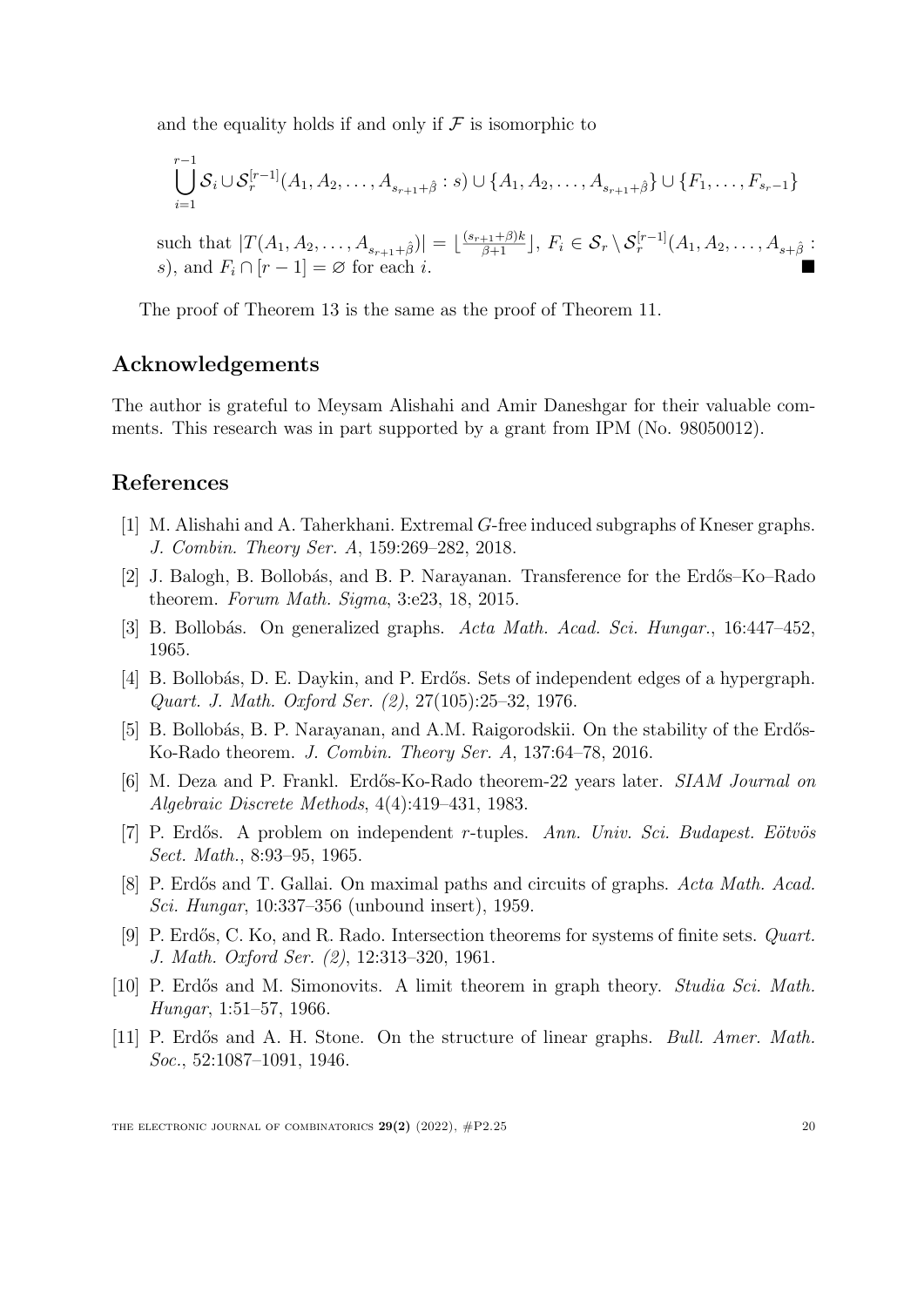- <span id="page-20-1"></span>[12] P. Frankl. On intersecting families of finite sets. *J. Combin. Theory Ser. A*, 24(2):146– 161, 1978.
- <span id="page-20-15"></span>[13] P. Frankl. An extremal problem for two families of sets. *European J. Combin.*, 3(2):125–127, 1982.
- <span id="page-20-2"></span>[14] P. Frankl. An Erd˝os-Ko-Rado theorem for direct products. *European J. Combin.*, 17(8):727–730, 1996.
- <span id="page-20-3"></span>[15] P. Frankl. Improved bounds for Erd˝os' matching conjecture. *J. Combin. Theory Ser. A*, 120(5):1068–1072, 2013.
- <span id="page-20-12"></span>[16] P. Frankl. On the maximum number of edges in a hypergraph with given matching number. *Discrete Appl. Math.*, 216(part 3):562–581, 2017.
- <span id="page-20-4"></span>[17] P. Frankl and Z. Füredi. A new short proof of the EKR theorem. *J. Combin. Theory Ser. A*, 119(6):1388 – 1390, 2012.
- <span id="page-20-14"></span>[18] P. Frankl and A. Kupavskii. Two problems on matchings in set families – in the footsteps of Erd˝os and Kleitman. *Journal of Combinatorial Theory, Series B*, 138:286 – 313, 2019.
- <span id="page-20-5"></span>[19] P. Frankl, T. L% uczak, and K. Mieczkowska. On matchings in hypergraphs. *Electron. J. Combin.*, 19(2):#P42, 5, 2012.
- <span id="page-20-9"></span>[20] D. Gerbner, N. Lemons, C. Palmer, B. Patkós, and V. Szécsi. Almost intersecting families of sets. *SIAM J. Discrete Math.*, 26(4):1657–1669, 2012.
- <span id="page-20-11"></span>[21] D. Gerbner, A. Methuku, D. Nagy, B. Patkós, and M. Vizer. Stability results for vertex Turán problems in Kneser graphs. *Electron. J. Combin.*, 26(2):#P2.13, 12, 2019.
- [22] C. Godsil and K. Meagher. A new proof of the Erdős-Ko-Rado theorem for intersecting families of permutations. *European J. Combin.*, 30(2):404–414, 2009.
- <span id="page-20-6"></span>[23] J. Han and Y. Kohayakawa. The maximum size of a non-trivial intersecting uniform family that is not a subfamily of the Hilton-Milner family. *Proc. Amer. Math. Soc.*, 145(1):73–87, 2017.
- <span id="page-20-0"></span>[24] A. J. W. Hilton and E. C. Milner. Some intersection theorems for systems of finite sets. *Quart. J. Math. Oxford Ser. (2)*, 18:369–384, 1967.
- <span id="page-20-13"></span>[25] H. Huang, P.-S. Loh, and B. Sudakov. The size of a hypergraph and its matching number. *Combin. Probab. Comput.*, 21(3):442–450, 2012.
- <span id="page-20-16"></span>[26] G. Kalai. Intersection patterns of convex sets. *Israel J. Math.*, 48(2-3):161–174, 1984.
- <span id="page-20-7"></span>[27] G. O. H. Katona. A simple proof of the Erd˝os-Chao Ko-Rado theorem. *J. Combin. Theory Ser. B*, 13(2):183 – 184, 1972.
- <span id="page-20-10"></span>[28] G. O. H. Katona and D. T. Nagy. Union-intersecting set systems. *Graphs Combin.*, 31(5):1507–1516, 2015.
- <span id="page-20-8"></span>[29] A. Kostochka and D. Mubayi. The structure of large intersecting families. *Proc. Amer. Math. Soc.*, 145(6):2311–2321, 2017.